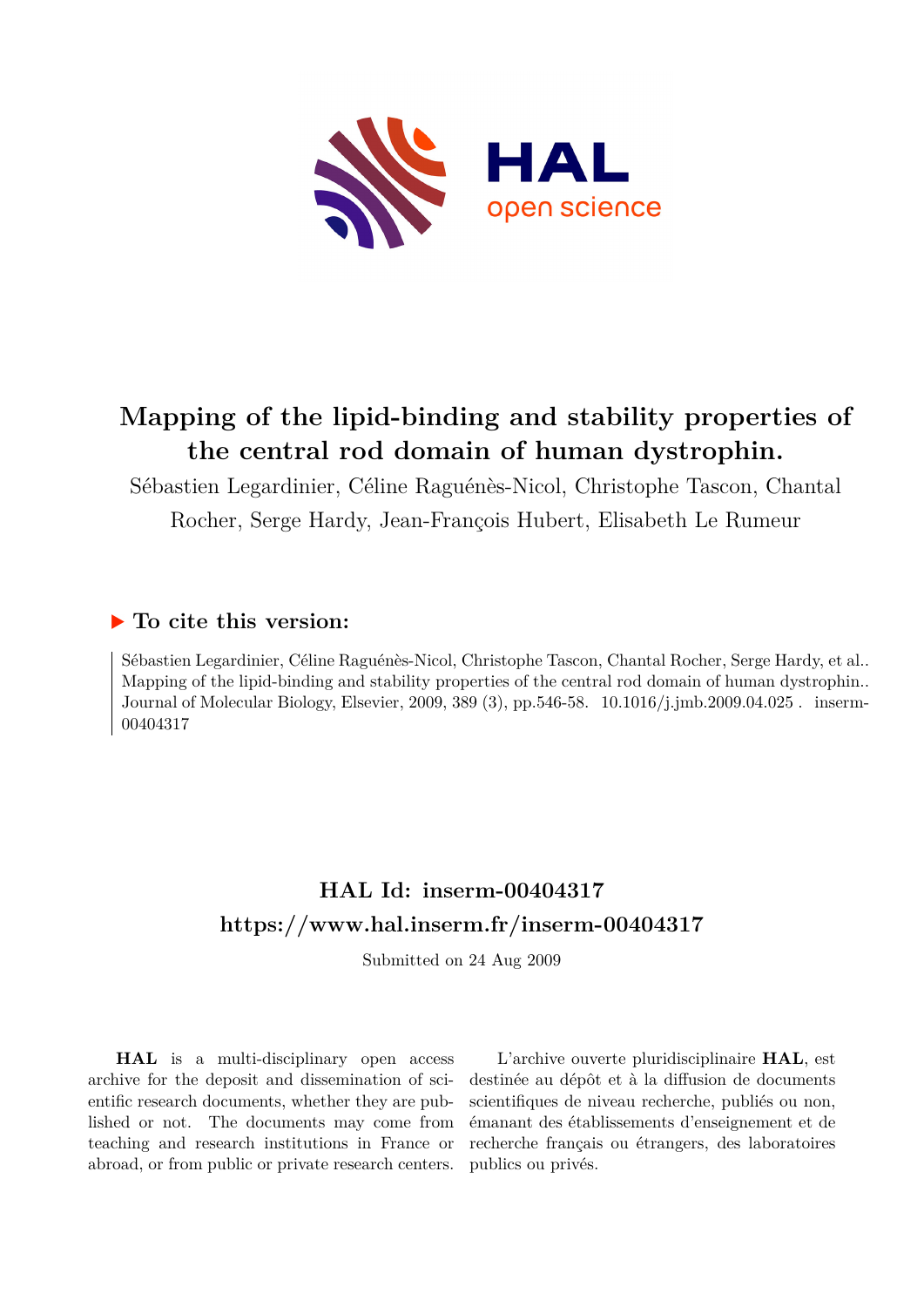# Mapping of the lipid-binding and stability properties of the central rod domain of human dystrophin

Sébastien Legardinier<sup>#</sup>, Céline Raguénès-Nicol<sup>#</sup>, Christophe Tascon<sup>#</sup>, Chantal Rocher<sup>#</sup>, Serge Hardy<sup>§</sup>, Jean-François Hubert<sup>#</sup> and Elisabeth Le Rumeur<sup>#1</sup>

From #UMR CNRS 6026 Interactions cellulaires et moléculaires, équipe RMN et Interactions Lipides-Protéines. <sup>§</sup>UMR CNRS 6061 Génétique et développement. Université Rennes1. IFR 140. Faculté de Médecine, CS 34317, 35043 Rennes Cedex, France.

Running title: Dystrophin rod domain lipid-binding and stability properties

Address for correspondence: Elisabeth Le Rumeur, Université Rennes1, UMR CNRS 6026, RMN-ILP, IFR 140, Faculté de Médecine, CS 34317, 35043 Rennes Cedex, France. Phone: (33) 2 23 23 46 27; Fax: (33) 2 2323 46 06; Email: elisabeth.le-rumeur@univ-rennes1.fr

### Abstract

Dystrophin is a cytoskeletal protein that confers resistance to the sarcolemma against the stress of contraction-relaxation cycles by interacting with cytoskeletal and membrane partners. Apart from several proteins, membrane phospholipids are a partner of the central rod domain made up of 24 spectrin-like repeats, separated into sub-domains by four hinges. We previously showed that repeats 1 to 3 bind to membrane anionic phospholipids, while repeats 20 to 24 are not able to do so. We focus here on the phospholipid-binding properties of the major part of the central rod domain, namely the sub-domain delineated by hinges 2 and 3 comprising 16 repeats ranging from repeat 4 to 19 (R4-19). We designed and produced multirepeat proteins comprising three to five repeats and report their lipid-binding properties as well as their thermal stabilities. When these proteins are mixed with liposomes including the anionic lipid phosphatidylserine, they form stable protein-vesicle complexes as determined by gel filtration chromatography. The absence of an anionic lipid precludes the formation of such complexes. Spectroscopic analyses by circular dichroism and tryptophan fluorescence show that, while the alpha helical secondary structures are not modified by the binding, protein trans-conformation leads to the movement of tryptophan residues into more hydrophobic environments. In addition, the decrease in the molar ellipticity ratio at 222/208 nm as observed by circular dichroism indicates that lipid-binding reduces the interhelical interactions of multirepeat proteins, thus suggesting partly "opened" coiled-coil structures. Combining these results with data from our previous studies, we propose a new model of the dystrophin molecule lying along the membrane bilayer, in which the two subdomains R1-3 and R4-19 interact with lipids and F-actin, while the distal sub-domain R20-24 does not exhibit any interaction. These lipid-binding domains should thus maintain a structural link between cytoskeletal actin and sarcolemma via the membrane phospholipids.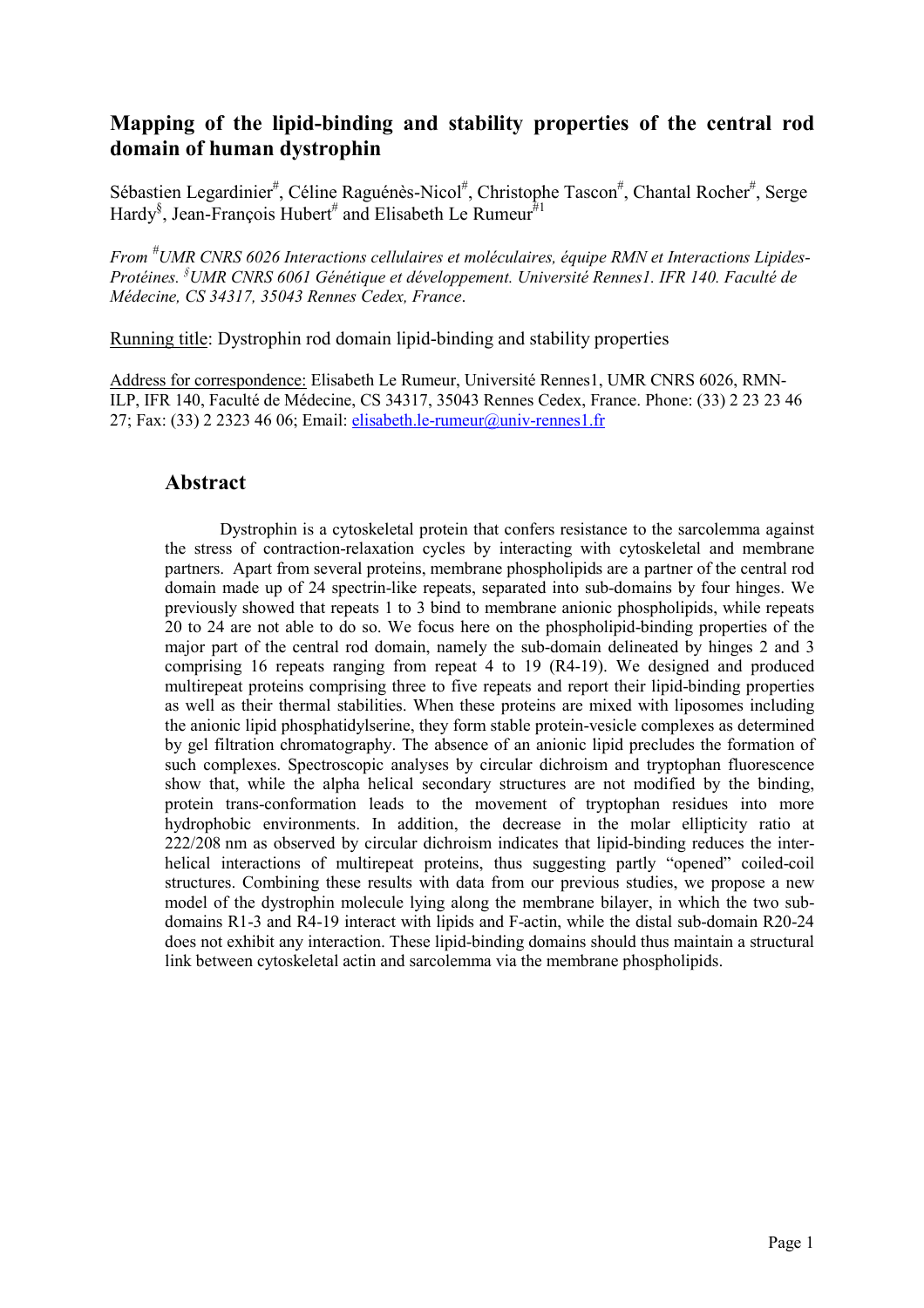# Introduction

Dystrophin is a long filamentous protein essential for skeletal muscle function as indicated by the lethal pathophysiology associated with its deficiency, namely the Duchenne muscular dystrophy.<sup>1</sup> Its primary function is likely to provide a mechanical reinforcement of the sarcolemma which opposes the stress encountered by contraction and elongation of the muscle fibres at work.<sup>2</sup> For this purpose, it appears essential that dystrophin should interact with several membrane and cytoskeletal partners. Several partners have been identified, including the proteins of the dystrophin-glycoprotein complex  $3$ , in particular  $\beta$ -dystroglycan<sup>4</sup> which interacts with the Cysteine-rich region of the dystrophin located between the stabilizing sub-domain R20-24 of the rod domain and the C-terminal end of the molecule. Cytoskeletal actin interacts with the dystrophin molecule via two actin-binding domains, ABD1 and ABD2, situated at the N-terminal end and at the centre of the dystrophin rod domain (repeats R11-15) respectively.5; 6 Membrane anionic phospholipids interact with the repeat 2 of the long central rod domain.<sup>7; 8</sup> Such lipid-binding properties of the rod domain may be essential in providing mechanical stability to the sarcolemma, as shown in the case of the spectrin-related cytoskeleton of the erythrocyte.<sup>9</sup> Additionally, we previously showed that the sub-domain R1-3 consists in a first lipidbinding domain (LBD1) exhibiting strong interaction with anionic phospholipids, while the subdomain R20-24 exhibits no interaction.<sup>10</sup> This modularity in the lipid and actin binding properties appears essential for the coordination of the function of dystrophin. However, a large part of the central rod domain has no known partner. Therefore, it is of great interest to map the entire rod domain for its potential lipid-binding properties. Such an investigation was previously carried out for the  $\alpha$ and  $\beta$ -spectrin of the erythrocyte,<sup>11</sup> where the authors chose to produce recombinant single-repeat proteins. Their mapping shows that three patches of three repeats interact with lipids. Early attempts by other authors to produce dystrophin single repeats were largely unsuccessful  $^{12; 13}$ , and it appears that each repeat needs to be extended by several residues at both N- and C-terminal ends to obtain properly folded polypeptides. That was also our experience with repeat 23, as reported previously.<sup>10</sup> In the present study, we adopt an alternative strategy that enables us to produce several recombinant proteins comprising at least three repeats each. We report here the lipid-binding properties of these proteins as well as their thermal stability. Our results combined with previous studies allow us to build an overall model of lipid-binding sites within the dystrophin rod domain.

# Results

### Design and characterization of recombinant dystrophin rod domain constructs

To map the lipid-binding properties of the region R4-9 of the dystrophin rod domain between hinges 2 and 3, we first attempted to produce three-repeat long proteins as shown in Table 1 and Fig. 1. The two first (R4-6 and R7-9), along with one in the centre (R12-14) and the last one (R17-19), were successfully expressed, produced and purified in sufficient amounts to obtain biochemical data. After concentration and two-step purification, all proteins appeared in Coomassie blue stained 12% polyacrylamide gels as bands at apparent molecular weights close to the theoretical values (37 to 39 kDa). Protein R9-11 was difficult to obtain in sufficient amounts and at the same purity as the others, even after ion-exchange chromatography, and was moreover unstable at 4°C. Protein R14-16 was obtained at very high purity, but in low amounts. We were repeatedly hindered by the disappearance of these two latter proteins during gel filtration chromatography. Therefore, to analyse the regions covering these repeats, we cloned other combinations of repeats. We successfully obtained low amounts of the three-repeat protein R10-12 and larger amounts of the four-repeat protein R14-17, the latter being designed with the same N-terminal short boundary as for R14-16. To analyse the lipidbinding properties of the actin-binding domain ABD2,<sup>6</sup> a five-repeat R11-15 was produced with no extensions.

Far UV circular dichroism spectra display the typical features of proteins with a predominant α-helix folding, with two well-defined minima, at 208 and 222 nm (Fig. 2, insets), as expected for dystrophin repeats  $13$ ;  $14$  as well as for spectrin repeats.<sup>15; 16</sup> The α-helix contents estimated from the molar ellipticity values at 222 nm are above 57  $\frac{6}{10}$  for the three-repeat proteins R4-6, R7-9, R12-14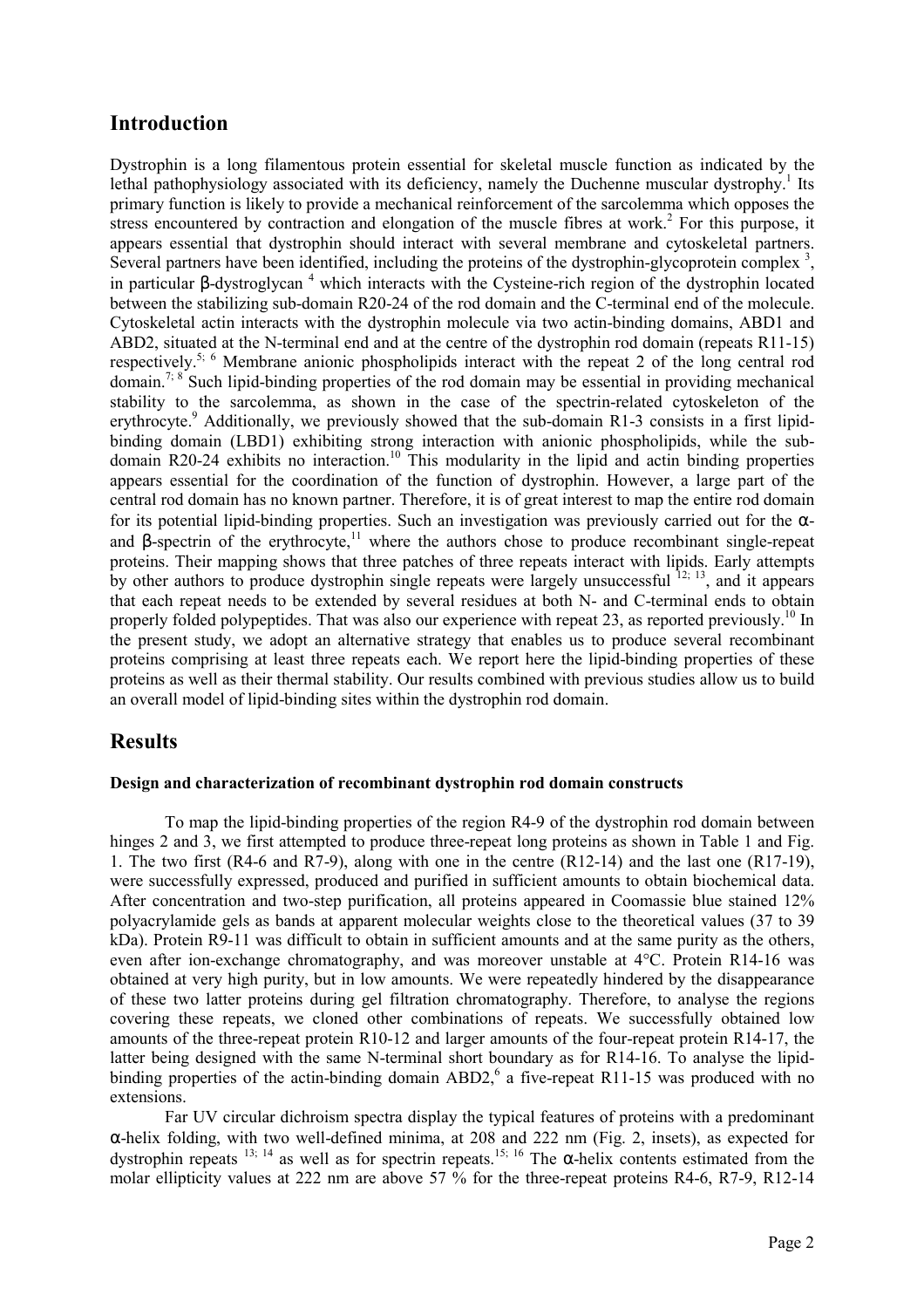and R17-19, while R10-12 and R14-16 display very low  $\alpha$ -helix contents of 20 and 25 %, respectively. R14-17 and R11-15, which have four and five repeats, display high α-helix contents at 66 and 71 %, respectively. It is noteworthy that, for the first 156 residues of the human erythroid  $\alpha$ spectrin, a large discrepancy was previously observed  $17$  between the  $\alpha$ -helix percentages obtained from CD at 222 nm (using the common value of -36000 deg.cm<sup>2</sup>.dmol<sup>-1</sup> for 100% helicity) compared with the more accurate results from NMR. The helicity obtained from CD is underestimated by a factor of 1.30 compared to NMR. Therefore, it is likely that the proteins studied here may have helical contents higher than the values calculated from CD measurements. However, even if we apply the ratio obtained previously  $^{17}$  to the very low values obtained for R10-12 and R14-16, the values would be 26 and 33% compared to 20 and 25%, respectively. This implies that these two proteins have a 67 to 74% disordered structure, and thus cannot be considered as well-folded proteins.

In far-UV circular dichroism spectra, the ratio of the molar ellipticities at 222 nm and 208 nm  $(\theta_{222}/\theta_{208})$  has been used to evaluate the presence of an inter-helix association.<sup>18</sup> In particular, the n- $\pi^*$ transition at 222 nm is responsive to the α-helical content, while the  $π$ -π<sup>\*</sup> excitation at 208 nm is sensitive to the helix axis and, therefore, to whether the  $\alpha$ -helix axis is interacting with another helix as in two-stranded coiled-coils. Thus, the molar ellipticity at 222 nm remains unchanged during an inter-helix interaction, while a decrease is observed in the molar ellipticity at 208 nm.<sup>18; 19; 20; 21</sup> Zhou et al. <sup>22</sup> determined empirically that the  $\theta_{222}/\theta_{208}$  ratio is equal or higher than 1 for two-stranded coiledcoils, whereas, for non-interacting helices, the ratio is lower than 1, lying between  $0.8 - 0.9$ . In our study, the  $\theta_{222}/\theta_{208}$  ratios range from 1.02 to 1.15 for the six well-folded proteins (Fig.3), strongly indicating that the helices of the proteins are associated together in coiled-coils. Therefore, as dystrophin and spectrin repeats are exclusively folded in an α-helix, we find that six (R4-6, R7-9, R11-15, R12-14, R14-17 and R17-19) out of the eight analysed proteins with  $\alpha$ -helical contents higher than 50% can be considered as properly folded in an α-helix and structured in coiled-coils. However, R10-12 and R14-16 do not satisfy the first condition and therefore do not have a coiled-coil structure. Hence, these two latter proteins are not studied in more detail here, and the present investigation of stability and potential lipid-binding properties is focused solely on the six properly folded proteins covering the entire rod domain comprised between hinges 2 and 3, except for repeat 10.

### Heat-induced unfolding of multirepeat dystrophin proteins

The heat-induced unfolding was monitored by far UV circular dichroism at 222 nm, with proteins being exposed to increasing temperature from 15 to 85°C. Figure 2 presents the results of heating expressed as fraction unfolded. Each solid curve represents the best fit of the experimental data in relation to Eq. 1, which describes the temperature-unfolding as a two–state process (Materials and methods). All the proteins show a two–state unfolding experimental profile, and the calculated  $T_m$ values are reported in Fig.2. We can observe considerable differences in the sharpness of transitions. R7-9 shows a very broad thermal profile while by contrast R14-17 shows a very well defined transition. All the  $T_m$  values appear to fall within a range from 50 to 65 $\degree$ C. The protein refolding capacity upon cooling after heating was tested by heating proteins with a ramp from 15°C to a temperature seven degrees higher than the  $T_m$  observed in the first data set. The two corresponding spectra are shown for each protein in Fig. 2 insets. The proteins refold only partially after heating, with the four- and five-repeat R14-17 and R11-15 refolding to a lesser extent than the three-repeat R4-6, R7-9 and R12-14. Thus, it appears that the six properly folded proteins are relatively stable, with middenaturation temperatures in the range of 50 to 65°C.

### Rod domain proteins bind to anionic phospholipid vesicles and form stable protein-lipid complexes

The lipid binding properties of the multirepeat proteins are first assessed using either size exclusion chromatography or velocity sedimentation on sucrose density gradients of proteins with or without vesicles, to separate physically the protein-vesicle complexes from free protein. Fig. 4 shows two examples of the two methods.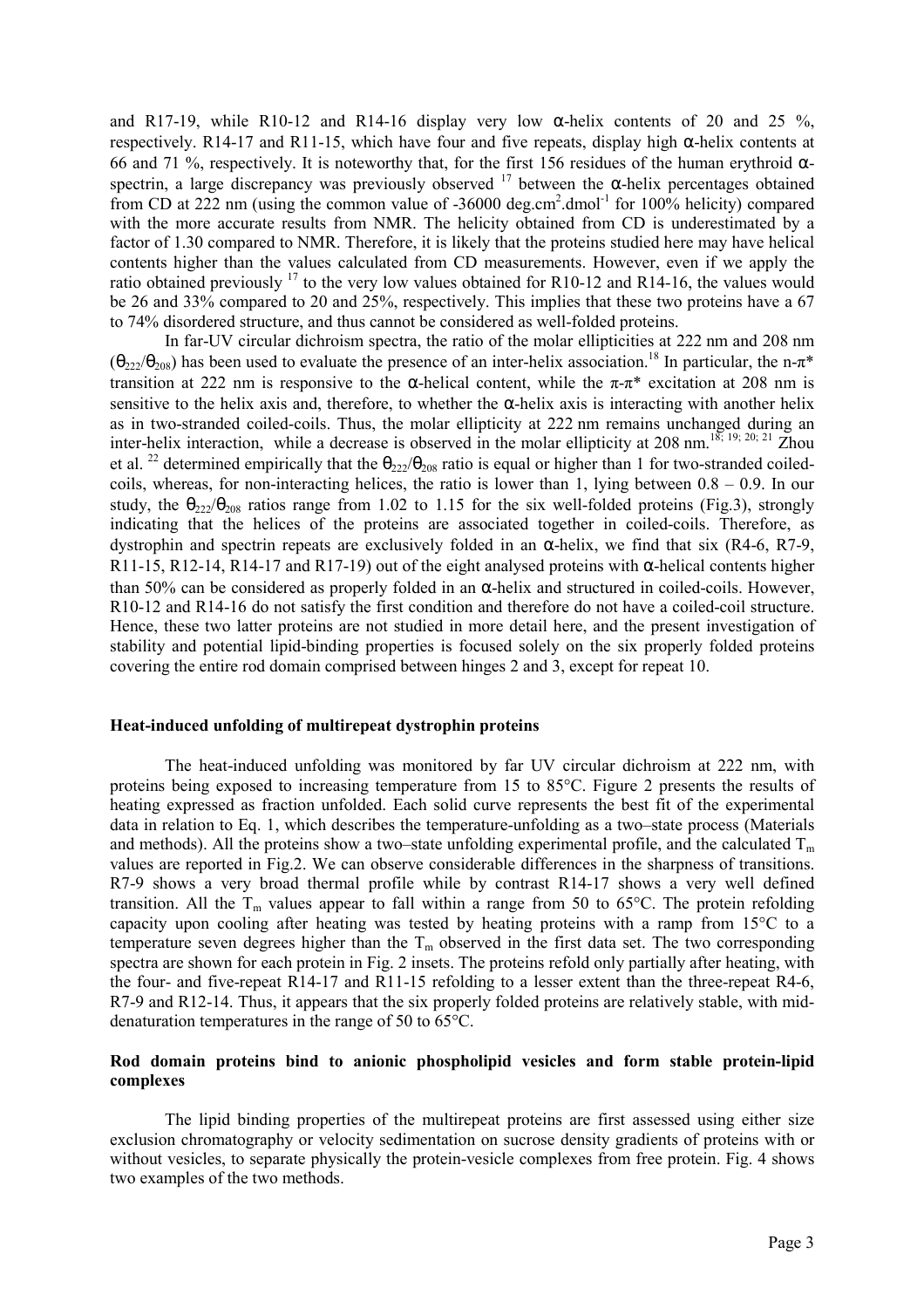Firstly, R7-9 and R17-19 are subjected to velocity sedimentation on sucrose density gradients, and the different fractions obtained are analysed with SDS-PAGE and Coomassie blue staining (Fig. 4A). While we observe a peak broadening due to diffusion in the sucrose gradient, the proteins sediment out alone as single peaks with maxima in the top fractions of the gradient (15 to 17). These fractions correspond to apparent sedimentation coefficients of  $\sim$  2 S, which fit well with the monomeric state of the proteins. The vesicles alone remain on the top of the gradient, as determined by spectrometry at 345 nm. Protein-vesicle complexes are detected as single peaks, with maxima in the bottom fractions of the gradient (3-7 or 9-13), yielding apparent sedimentation coefficients of 7 to 10 S. Figure 4A shows that both R7-9 and R17-19 peak at the bottom of the gradient as protein-vesicle complexes, when they have been in contact with DOPC/DOPS vesicles, and in the top fractions of the gradient when they have been in contact with DOPC/DOPE vesicles. Therefore, we conclude that both proteins bind to PC/PS but not to PC/PE.

Secondly (Fig. 4B), we analysed protein binding to lipid vesicles by size exclusion chromatography. Figure 4B shows the results of representative experiments for R4-6 and R11-15. As determined by spectroscopy at 345 and 280 nm, vesicles alone are eluted in the 8 ml exclusion volume of the column. Proteins alone are eluted in volumes corresponding to proteins with Stokes' radii of 3.5 and 4.1 nm for R4-6 and R11-15, respectively; these values fit well with monomeric forms of both proteins. When R4-6 or R11-15 are co-incubated in the presence of DOPC/DOPS vesicles prior to chromatography analysis, they are found in the exclusion volume, indicating the formation of proteinvesicle complexes. No such complexes are found when using DOPC/DOPE vesicles. Thus, we conclude that these proteins bind to PC/PS and not to PC/PE vesicles. Exclusion chromatography was also used to study the potential binding of R12-14 and R14-17 to vesicles, showing that both proteins bind to DOPC/DOPS vesicles and not to DOPC/DOPE vesicles (not shown).

In all cases, we carried out SDS-PAGE of the protein/vesicles mixtures after two hours of contact even when the complexes were separated by one or the other method. This shows that there is no degradation-proteolysis of the proteins upon binding.

These results clearly demonstrate that repeats 4 to 19 (except repeat 10, which is not included in a construct) of the dystrophin rod domain bind to DOPC/DOPS vesicles, thus inducing the formation of stable protein-lipid complexes. As the presence of anionic phospholipid PS is required, this indicates that the protein-lipid complexes are formed at least via the action of electrostatic forces. Since no negative result is obtained, we should bear in mind that, according to a previous study,<sup>10</sup> R<sub>1</sub>. 3 can also form stable lipid-protein complexes while, the R20-24 sub-domain does not bind to any type of vesicles and thus could be considered as a negative control for such experiments.

### Tryptophan residues are involved in protein-lipid complex formation

Intrinsic tryptophan fluorescence is sensitive to the lipid environment, and binding to lipid vesicles induces an increase in fluorescence intensity with or without a blue shift of the emission maximum wavelength. These features have been previously reported for the first part of the dystrophin rod domain, the sub-domain R1-3. $8$ ; 10 In the present study, the tryptophan fluorescence spectra of R4-6, R7-9, R11-15, R12-14, R14-17 and R17-19 are modified by the presence of DOPC/DOPS vesicles, while they remain unmodified or only very slightly modified in the presence of DOPC/DOPE vesicles (Fig. 5). The fluorescence intensity is increased by 130-370 %, associated with a shift in fluorescence emission maximum wavelength from 1 to 5 nm for four of the proteins. No shift is observed in the case of R12-14, while a red shift of 1 nm is reported for R11-15 (Table 2). This implies that there are conformational changes of the proteins during their binding to DOPC/DOPS vesicles, while the presence of DOPC/DOPE vesicles does not greatly modify the protein conformation except that R11- 15 shows a significant quenching of the fluorescence intensity by about 30% in the presence of DOPC/DOPE vesicles.

These results clearly demonstrate that at least several of the tryptophan residues are placed in a modified and likely more hydrophobic environment during binding to anionic vesicles. This indicates that, in addition to electrostatic forces, hydrophobic forces are involved in the formation of proteinlipid complexes.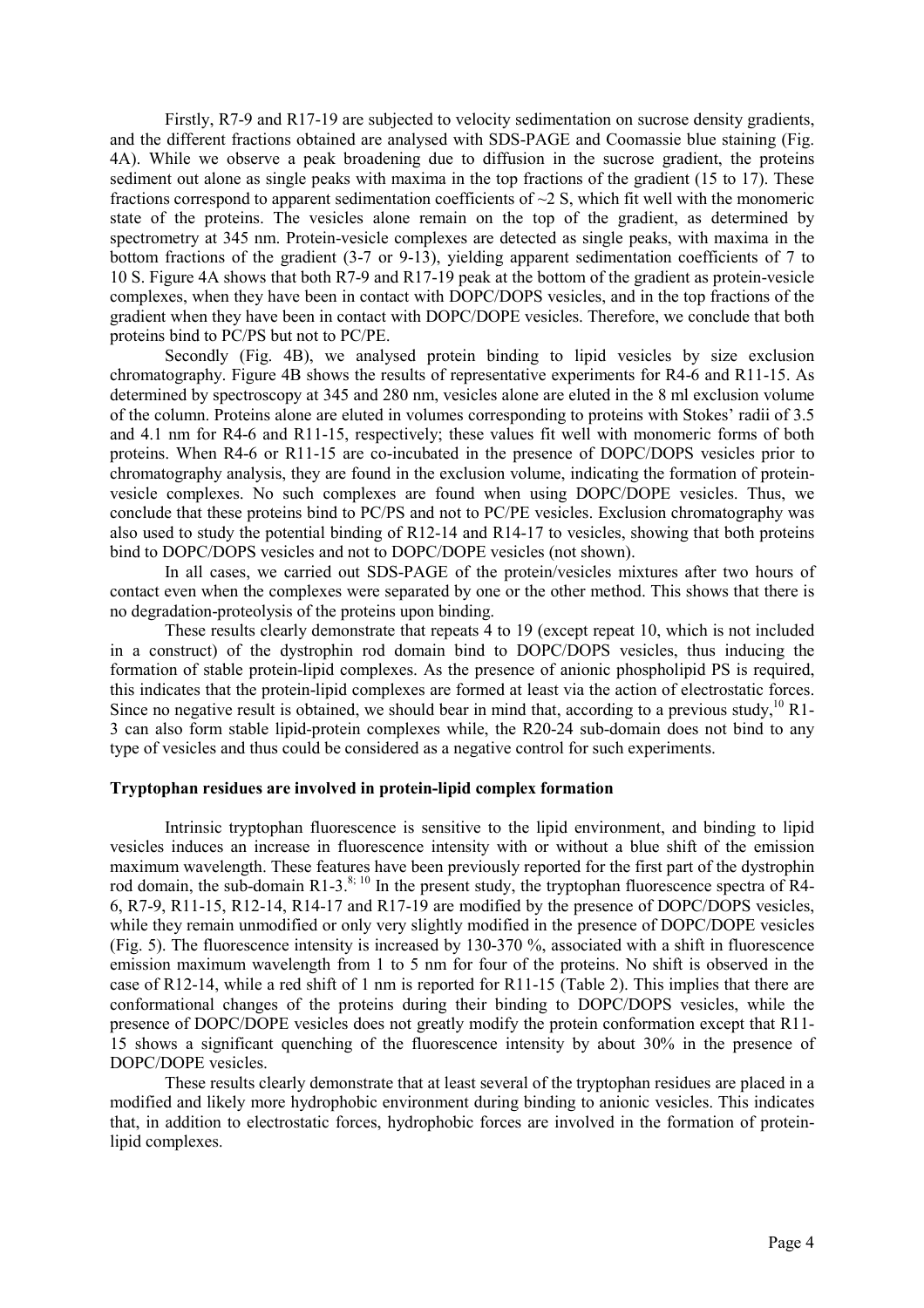#### Alpha-helical secondary structure is not affected by protein-lipid binding

Far UV circular dichroism spectra were acquired to monitor a possible  $\alpha$ -helix content modification associated with binding to DOPC/DOPS vesicles and contact with DOPC/DOPE vesicles (not shown). The molar ellipticity at 222 nm decreased slightly, indicating that protein binding to anionic vesicles induces a decrease of  $3-12\%$  in  $\alpha$ -helix content. The presence of DOPC/DOPE vesicles does not modify the spectra in any way, except for R11-15 where we note a 5% decrease of αhelix content. We can infer that the 2D structure of the repeats is maintained upon binding.

Since the molar ellipticity at 208 nm is sensitive to inter-helix association, the  $\theta_{222}/\theta_{208}$  ratio has been used as a criterion of such an interaction.<sup>18; 19; 22</sup> In Figure 3, we report the values of this ratio for proteins in the absence or presence of vesicles. In the presence of DOPC/DOPS vesicles, the  $θ$ <sub>222</sub>/ $θ$ <sub>208</sub> ratio significantly decreases for the three-repeat proteins, R4-6, R7-9, R12-14 and R17-19, while it is not significantly modified for the four- and five-repeat proteins, R11-15 and R14-17. However, the  $\theta_{222}/\theta_{208}$  ratio remains higher than 1 for R4-6 (which is the value expected for interacting helices in coiled-coils  $^{22}$ ), while it decreases to values lower than 1 for the other proteins, remaining equal to or higher than 0.90 (the values expected for non-interacting helices fall in the range 0.8–0.9). In the presence of DOPC/DOPE vesicles, the  $\theta_{222}/\theta_{208}$  ratio is only lowered by a non-significant amount, with all the values remaining higher than 1 except for R7-9 where the value falls significantly to 0.92. Therefore, we may conclude that, in the four three-repeat proteins, the inter-helix association is decreased upon binding to DOPC/DOPS vesicles, while this is not the case when they are in the presence of PC/PE vesicles. By contrast, in the two four- and five-repeat proteins, R11-15 and R14- 17, the inter-helix association in coiled-coils is not apparently modified by binding to PC/PS vesicles.

In conclusion, it appears that the 2D structure of the proteins is unmodified by binding to anionic lipids, while the 3D structure in coiled-coils is modified in the shorter proteins but not in the longer proteins.

### **Discussion**

The main conclusion of our study is that the rod domain of dystrophin including repeat 4 to 19 is able to bind strongly to lipid anionic vesicles, thus making up a second lipid-binding domain LBD2. The binding does not greatly modify the secondary structure of the proteins and involves electrostatic as well as hydrophobic forces.

Three repeat constructs were first expressed, and the proteins were then purified. The theoretical boundaries of each of the 24 dystrophin repeats have long been established by comparison with spectrin chains,  $23: 24$  and it is clear that they are arranged in coiled-coils with a heptad pattern of the primary sequence.<sup>25</sup> However, experimental data have shown that, in contrast to spectrin repeats,<sup>26;</sup> <sup>27</sup> it is impossible to express and obtain well-folded single repeats of dystrophin.<sup>10; 12; 13; 14</sup> It is necessary to extend the constructs by several residues on both sides to obtain stable proteins. Such extensions are difficult to define optimally. Therefore, in our study, three-repeat proteins are produced with extensions at both N- and C-terminal ends by 7 to 9 residues when possible, by assuming a Winder-type alignment.<sup>24</sup> Even with this approach, the central part of the rod domain from repeat 8 to 16 proves to be extremely difficult to produce in vitro and certain combinations of repeats remain impossible to express in high amounts or as well-folded proteins. It is noteworthy that these multirepeat proteins contain one of the three repeats lacking tryptophan residues i.e. repeats 10, 11 and 14. In particular, two conserved Trp residues situated at the  $17<sup>th</sup>$  and  $90<sup>th</sup>$  places in repeats are involved in spectrin repeat stability. The absence or the mutagenesis of these residues in the spectrin repeat is accompanied by a very low stability  $^{28; 29}$  as well as a modification of the 3D structure  $^{30}$  compared to repeats containing the two Trp residues. It is likely that folding could be precluded by the presence of Trp lacking repeats in several of our constructs. However, R12-14 and R11-15 are well folded even though they contain Trp lacking repeats, so other parameters appear to be important in controlling the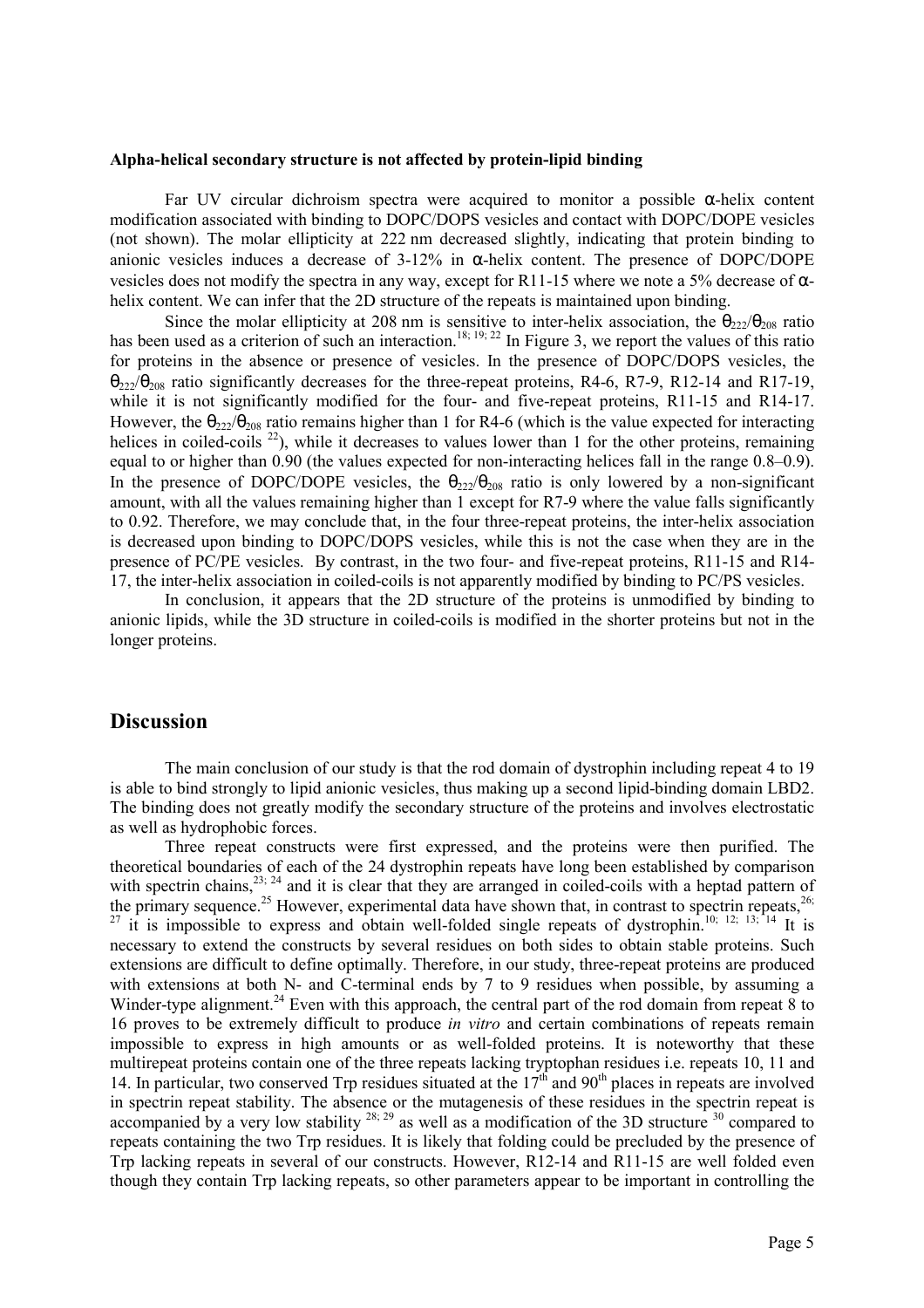folding of these proteins. Moreover, we know that repeats 11, 13, 15 and 17 display theoretical isoelectric points higher than 7 compared to the others, which all have an isoelectric point lower than 7. These features merit further experimental investigation.

The mid-transition temperatures of the proteins analyzed here are situated between 50 and 65°C, falling in the same range as reported in previous studies on dystrophin repeats 14; 31; 32; 33 giving a minimum of 45°C and a maximum of 69°C. The sub-domains containing repeats 1 to 3 and 20 to 24 yield  $T_m$  values of 50 and 62°C, respectively,<sup>10</sup> while the single repeat 23 has a  $T_m$  of 66°C. It is striking that the range of mid-transition temperatures of dystrophin repeats is small compared to the erythrocyte and brain spectrin repeats. Some authors have reported stabilities of spectrin repeats ranging from 31°C to  $63^{\circ}$ C,<sup>34</sup> while others give mid-transition temperatures lower than 37°C and as high as  $72^{\circ}$ C.<sup>26; 27</sup> However, the T<sub>m</sub> of spectrin multirepeat proteins are systematically and significantly increased compared to the values for single repeats, showing that there is a cooperative stabilization of the structure.<sup>15; 29</sup> In our study, the four- and five-repeat R14-17 and R11-15 proteins do not display significantly higher  $T_m$  than the three repeat proteins. This agrees with our previous observations about R1-3 and R20-24 compared to single repeats R2 and R23.<sup>10</sup> Taking into account a previous study using two-repeat constructs of dystrophin,<sup>33</sup> it appears that our three-repeat constructs are not more stable than their two-repeat counterparts. All these results demonstrate that dystrophin repeats can be distinguished from spectrin repeats by their higher and more homogeneous stability properties compared to the large range of spectrin repeat stability.

The lipid-binding property of dystrophin rod domain was first proposed in 1997 by DeWolf in Gratzer's group  $\frac{7}{1}$  and subsequently by our group, by showing that repeat 2 binds specifically to anionic phospholipids. We then started a systematic study of the entire rod domain, recently showing that the sub-domain comprising the repeats 1 to 3 binds to anionic phospholipids while the sub-domain comprising repeats 20 to 24 does not. This highlights the fact that the repeats of dystrophin have distinct properties and likely play distinct roles in the muscle cell. Here, we supplement the qualitative study and show that anionic lipids bind strongly with the sub-domain comprising repeats 4-19. We use the same approach as used previously to unify the results in terms of lipid model. SUVs have been extensively characterized as highly curved vesicles with a high surface pressure compared to larger vesicles such as large or giant unilamellar vesicles.<sup>35</sup> In a quantitative description of repeat 2 lipidbinding properties, we have shown that the repeat binds very weakly to LUVs compared to SUVs, except when LUVs contain PE and/or cholesterol. This evidence argues for the repeat 2 binding being influenced by lipid packing rather than curvature. <sup>36</sup> The biochemical methods used here allow the physical separation of vesicles from free proteins. Therefore, it is clear that stable PC/PS-protein complexes are formed with significant affinity. The binding does not induce any protein hydrolysis after two hours of contact, which corroborates the formation of stable protein-lipid complexes. While we have not explicitly measured the association constants of the binding process, the ratios between protein and vesicle phospholipids are similar to the ratios previously used  $8,36$  and lead to a binding of more than 90 % of the proteins.

Tryptophan fluorescence has long been used to study the conformation of proteins and monitor changes of the tryptophan environment associated with binding to a number of ligands including lipids. The intrinsic tryptophan fluorescence is quenched in folded proteins by several mechanisms, including excited-state electron transfer from the indole ring to amino-acid side chains, in particular glutamine, asparagine, glutamic and aspartic acids, as well as cysteine and histidine<sup>37</sup>. Electron transfer also occurs towards the peptide bond.<sup>38</sup> The proximity and geometry of the indole ring in relation to the surrounding side chains can suppress or enhance tryptophan quenching, and therefore modify fluorescence quantum yield (and hence intensity) as well as maximum emission wavelength. However, tryptophan has a preference for membrane interfaces,<sup>39; 40</sup> where the indole ring can accommodate with the phospholipid glycerol backbone. Under such conditions of lipid proximity and folding modification, the fluorescence emission shows an increase in quantum yield and intensity, as well as a shift of maximum wavelength towards the blue end of the spectrum. The fluorescence intensity of the studied proteins is largely modified in the presence of anionic phospholipid vesicles, while the maximum emission wavelength is slightly shifted to the blue end in four of these proteins, as previously observed with repeat  $2^8$  and sub-domain R1-3.<sup>10</sup> The two longest proteins show no blue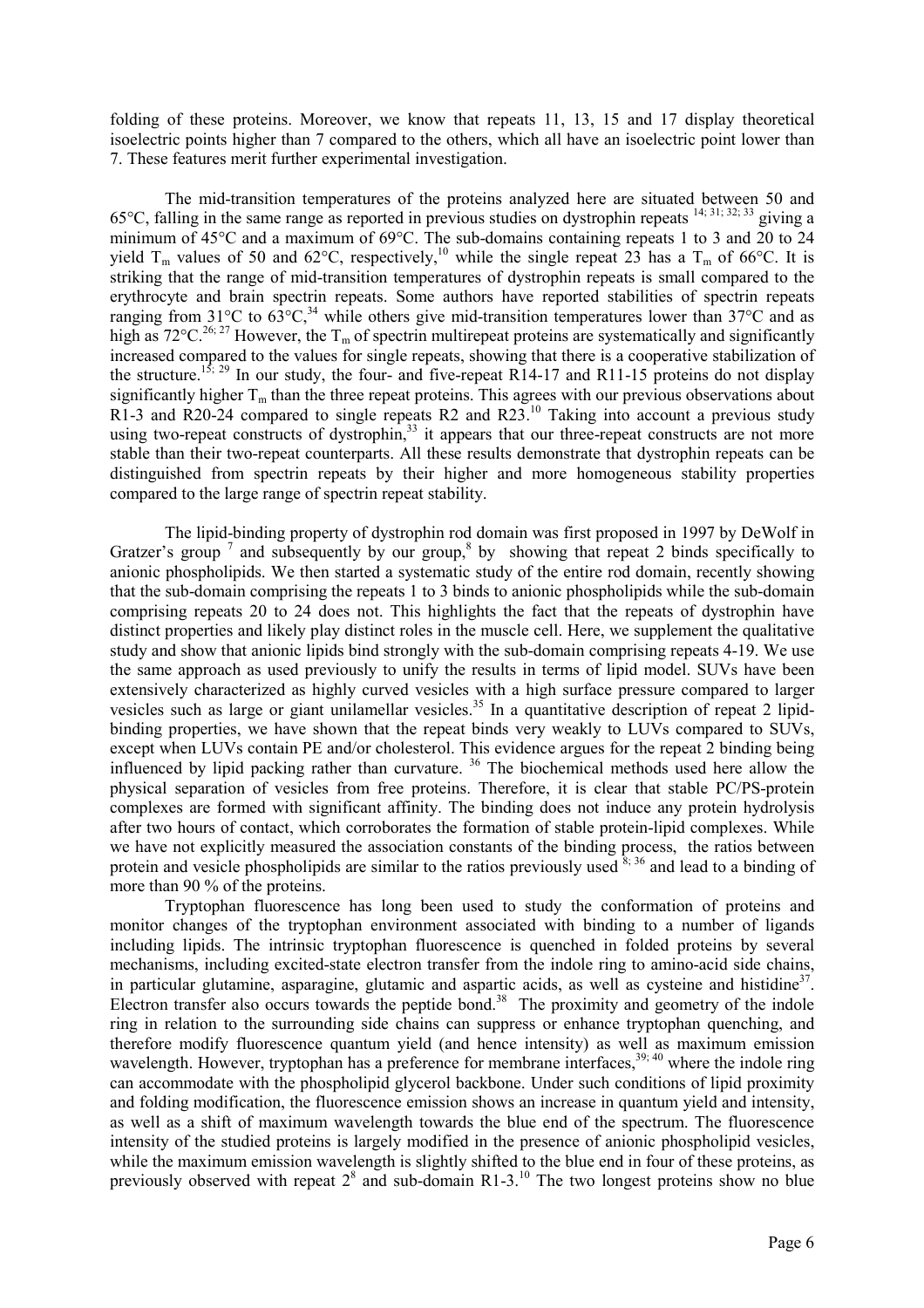shift or a small red shift of the maximum emission wavelength, possibly due to large environmental changes that could enhance or decrease quenching of the numerous tryptophan residues via the surrounding side chains. Overall, these results indicate that at least one or several tryptophan residues in proteins are less quenched. In this way, they are concomitantly placed into a more hydrophobic environment as expected during lipid binding. Indeed, there is more than one tryptophan residue per protein, and we cannot assign a lipid-binding property to any one of them specifically. Moreover, far UV circular dichroism at 222 nm shows only a slight decrease of the protein  $\alpha$ -helix content, indicating that the overall secondary structure of the repeats is maintained in the protein-lipid complexes. However, even though the 2D structure in  $\alpha$ -helix is not modified, the molar ellipticity at 208 nm - and therefore the  $\theta_{222}/\theta_{208}$  ratio as well - are significantly decreased upon lipid-binding of the four three-repeat proteins. This decrease in values upon lipid-binding indicates a lower degree of interhelix interaction,<sup>18; 22</sup> leading to the idea that coiled-coils open when binding to lipids. However, the ratio does not reach the values of 0.8-0.9 observed in proteins in the presence of TFE, when there is complete disruption of the inter-helix association.<sup>20; 21</sup> Therefore, it appears that the coiled-coils only open partly upon lipid binding. This implies that only some of the nine helices present in the threerepeat proteins no longer interact to form coiled-coils. The fact that the large proteins, R11-15 and R14-17 fail to show any apparent modification of the  $\theta_{222}/\theta_{208}$  ratio may suggest they are not modified upon binding to anionic lipids. However, there are insufficient examples of the use of CD at 208 and 222 nm of proteins upon lipid binding in solution, so we cannot infer the absence of transconformation of these proteins. With such large proteins, it may be more complex to carry out the analysis of CD spectra. Other factors may contribute to the overall values of CD at 208 and 222 nm, hence precluding the use of the ratio to monitor inter-helical interactions in such large proteins.

Hence, we tentatively conclude that binding of the proteins to anionic lipids initially occurs via an electrostatic force which, in turn, induces a trans-conformation; this trans-conformation results in a partial opening of the 3D coiled-coil structure, which allows the transfer of some of the Trp into a more hydrophobic environment. At present, we have no grasp of the molecular/structural mechanism by which the helices could "open" during lipid-binding. There is currently no available structural data on any dystrophin repeat. We performed molecular modelling of the wild type and mutated repeat 23, showing that the coiled-coil is a very good model for this repeat.<sup>41</sup>

No protein-lipid complexes could be detected by biochemical methods following contact of the proteins with PC/PE vesicles; however, the fluorescence spectrum of R11-15 is systematically quenched by about 30% in the presence of such vesicles, which represents a notably large modification. This could be interpreted as due to a weak interaction with PC/PE, which precludes the formation of sufficiently stable protein-lipid complexes to be recovered during exclusion chromatography. It is noteworthy that R11-15 has actin-binding properties  $6$  in addition to the lipidbinding properties shown here. Therefore, it is tempting to consider that this protein has specific biochemical properties. This point deserves to be investigated by further experiments.

Numerous studies have been carried out on the lipid-binding properties of spectrin repeats, giving rise to an extensive review by Sikorski et al.. <sup>42</sup> The binding properties of PS as well as PE vesicles with spectrin repeats are reported in the literature, in contrast to our studies where we failed to demonstrate any significant PE binding of dystrophin repeats, except for a weak binding of R11-15 to PC/PE observed by fluorescence spectroscopy. Considering the lipid-binding properties of dystrophin repeats, this is a first significant difference between the two proteins of the same family. Moreover, in erythrocyte and brain α-and β-spectrin, anionic-lipid binding repeats are concentrated in clusters of two/three repeats.11; 43 By contrast, we find evidence for one cluster of non-lipid-binding repeats, i.e. repeat 20-24, as shown in an earlier study.<sup>10</sup> This is a second significant difference between the lipidbinding properties of dystrophin compared to spectrin. However, since we did not produce single repeats, we cannot rule out the hypothesis of one or several repeats which do not bind to phospholipids as such but are included in larger regions binding to lipids. Considering that R4-6 and R7-9 have no overlapping regions, a yet unknown part of each of these proteins may interact with lipids. R11-15, R12-14 and R14-17 have the repeat 14 in common; however, since this repeat does not contain any tryptophan residue, fluorescence can only be due to one or several of the other repeats. While repeat 11 does not contain any tryptophan residue, such interactions might concern repeats 12, 13 and 17.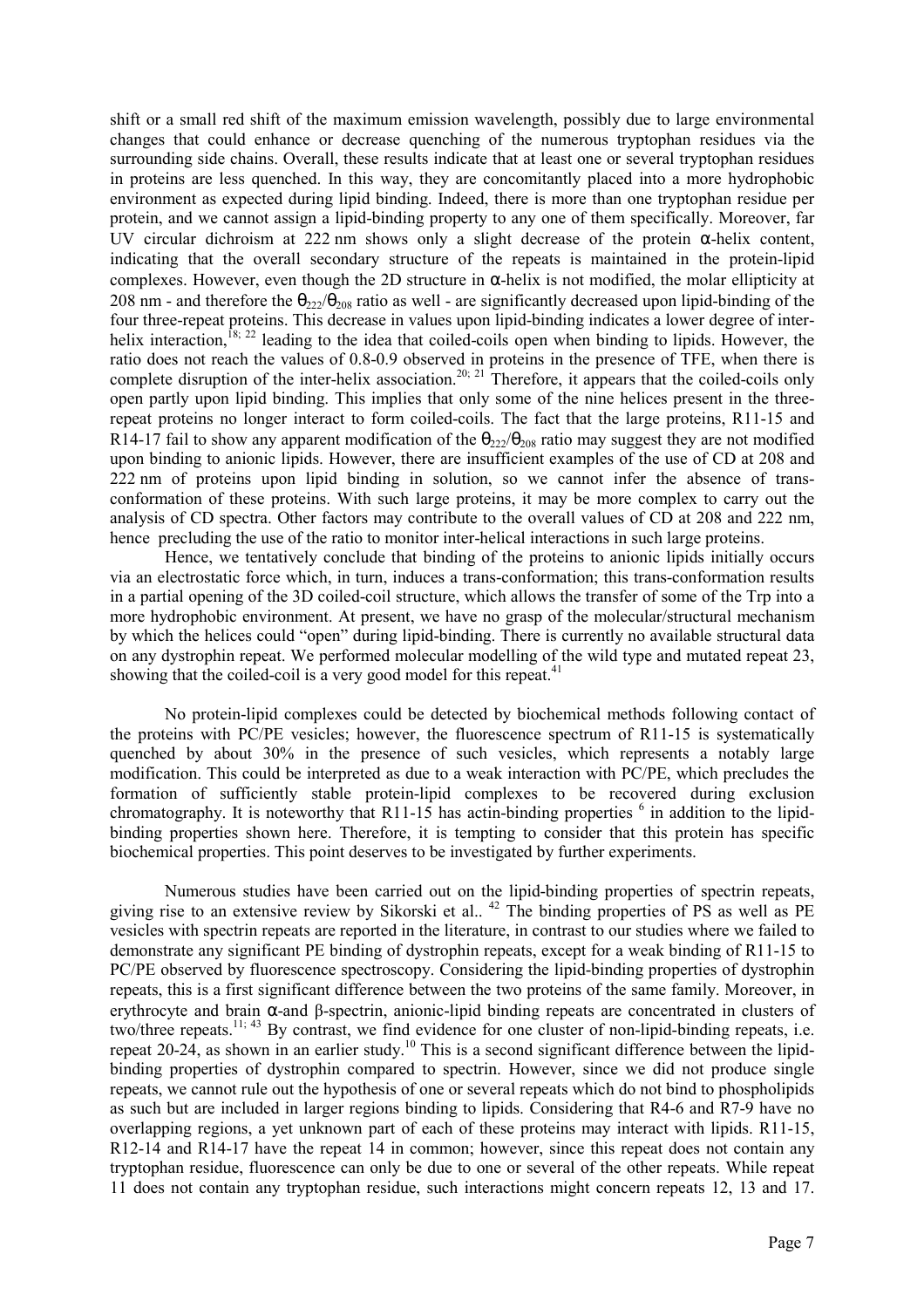Therefore, it seems that an unknown part of these repeats is able to interact with lipids in the region from repeat 11 to 15. For the region R14-17, the repeat 17 is common with R17-19, so we cannot rule out the possibility that only repeat 17 can bind to lipids. However, we should note that, even in single spectrin repeats, there is so far no experimental evidence of specific residues interacting with lipids. The specific lipid-binding sites are able to position the multi-repeat proteins very near the vesicles, thus allowing the formation of stable lipid-protein complexes.

Even though there are broad similarities between the primary sequences of spectrin and dystrophin, as well as in the overall arrangement of the molecules, there are significant differences that could be assigned to different biological functions of the two molecules. As a whole, dystrophin repeats are more stable than the spectrin repeats. It is noteworthy that the lipid-binding spectrin repeats are among the least stable. Erythrocyte and brain spectrin repeats with lipid-binding properties display  $T_m$  below  $50^{\circ}C^{26}$  and  $40^{\circ}C$ ,<sup>27</sup> respectively. This is not the case for dystrophin repeats, where the rod domain repeats 1 to 19 bind to phospholipids and display  $T_m$  values distributed over the small range of 50 to 65°C. The most important difference between spectrin and dystrophin is that spectrin chains make up  $\alpha/\beta$  dimers which in turn form a tetramer. Such a process has never been shown for the dystrophin molecule. It is likely that the dimerization property of spectrin could be involved in such differences.

Taking into account all these results, we propose to assign two lipid-binding domains for dystrophin (Fig.6A). The lipid-binding domain 1 (LBD1) comprises the well defined region R1-3 as reported previously,<sup>10</sup> while the lipid-binding domain 2 (LBD2) comprises the central rod domain R4-19 as shown here. The region R11-15 makes up the  $2<sup>nd</sup>$  actin-binding domain of dystrophin  $6$ ;  $^{44}$  and we show here that it also binds to membrane phospholipids. It remains to be elucidated whether these two binding properties play a simultaneous role or are competitive. However, by these interactions, it is evident that the dystrophin molecule is situated very near the sarcolemma, with a large part of the rod domain lying along the lipid bilayer as illustrated in Fig. 6B. The biological relevance of such domain studies is a fundamental question. The lipid-binding properties of intact dystrophin have so far not been investigated, essentially because dystrophin is a heavy protein that can be more readily studied in terms of specific domains rather than as a whole. However, since dystrophin is a filamentous protein with more than 75% of its structure made up of a linear chain of repeats, we can assume that the series of several repeats studied here are representative of the whole molecule.

When dystrophin is absent from muscle, the sarcolemma is very frequently disrupted <sup>45; 46; 47</sup> and a higher susceptibility to eccentric contractions is observed <sup>48; 49; 50</sup> leading to a high number of leaky muscle fibres. Accordingly, immobilization of dystrophin-deficient muscle is accompanied by markedly reduced signs of dystrophy.<sup>51; 52; 53</sup> These observations clearly indicate that dystrophin is involved in the mechanical resistance against the stress induced by the contraction-relaxation cycles of active muscle. Through interactions with cytoskeletal actin, the dystrophin-glycoprotein complex proteins and membrane phospholipids, dystrophin acts as a physical link between cytoskeleton and extracellular matrix which could behave as a "shock absorber" dampening elastic extension during muscle stretching.<sup>54; 55</sup> This role could involve interaction of the dystrophin molecule with the cytoskeletal γ-actin. A second molecular aspect of this mechanical function could be related to the intrinsic properties of the lipid bilayer. The cohesion of the cellular lipid bilayer is ensured by its association with cytoskeleton proteins, which provide it with a "solid support".<sup>56; 57</sup> Thus, by interacting with phospholipids, specialized cytoskeleton proteins are able to maintain the cohesion of the lipid molecules during compression and re-extension of the membrane. Such proteins are associated, for example, with pulmonary surfactant,<sup>58</sup> and spectrin plays such a role in red blood cells.<sup>9; 59</sup> In muscle cells, this role as a "solid support" could be played by dystrophin molecule by its interaction with the lipid bilayer.

Our results show that the major part of the dystrophin rod domain binds to membrane lipids, which offers new avenues for investigating the comprehensive role of dystrophin in the muscle cell and a new basis for understanding the molecular genesis of the pathology induced by dystrophin deficiency.

## Materials and Methods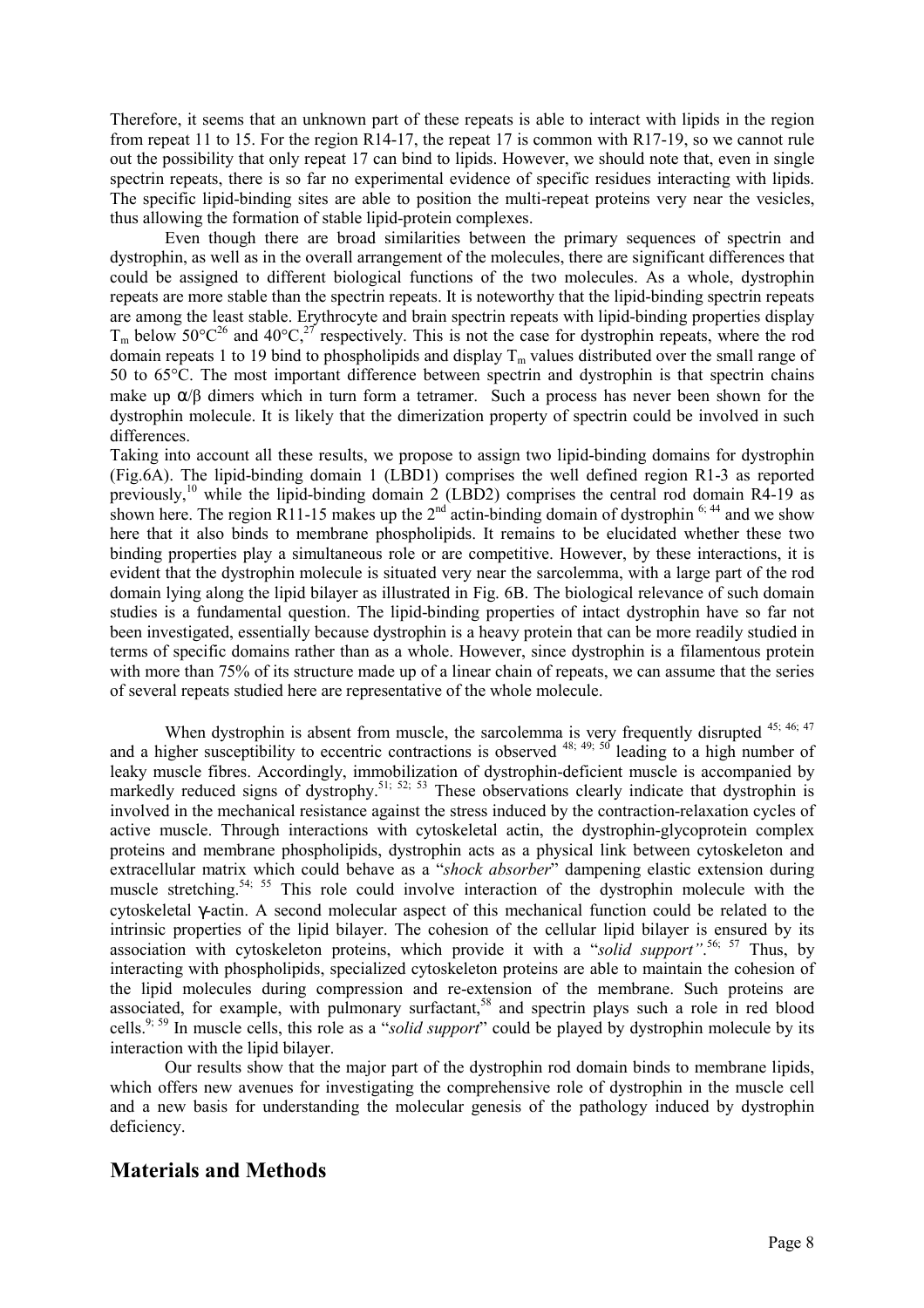#### Reagents

All lipids were obtained from Avanti Polar Lipids (Alabama, US), and were used without further purification. The pGEX-4T1 plasmid vector, GST-Trap<sup>TM</sup> HP column and HiTrap<sup>TM</sup> columns were purchased from GE Healthcare, while restriction enzymes were supplied by Ozyme (St Quentin-en-Yvelines, France) and Promega (Charbonnières, France). The IMPACT™ kit (Intein Mediated Purification with an Affinity Chitin-binding Tag), including the pTYB1 vector, chitin beads and E. coli host strain ER2566, was purchased from Ozyme.

### Cloning

The plasmid pTG11025 harbouring the cDNA for the Dp427m muscle isoform of human dystrophin (NCBI Nucleotide Data base NM-004006, provided by S. Braun Transgene, France) was used as a template for PCR amplification of fragments encoding three-repeat proteins (R4-6 to R17-19) and one four-repeat protein (R14-17) of the dystrophin rod domain, as shown in Fig. 1A. Small extensions of 7-9 amino acid residues were added at both N- and C-termini of multi-repeat proteins to improve stability of the coiled-coil motifs (Table 1), as recommended previously,<sup>12</sup> except for the repeats adjacent to hinges (R4 and R19). R14-16 and R14-17 were extended by two residues only at the N-terminus to avoid the presence of a helix-breaker proline residue at the beginning of the protein sequence. Table 1 gives the exact boundaries of the multi-repeat proteins. To avoid further small aminoacid extensions of the recombinant proteins arising from cleavage of the fusion proteins, PCR were amplified with 5' primers containing the Nde I restriction site and 3' primers with half parts corresponding to the eighteen first bases of the intein sequence of the pTYB1 vector from TGCTTT up to the Kpn I restriction site. In this way, cloning of such PCR products into pTYB1 using the Nde I and Kpn I restriction sites allowed suppression of the MCS and expression of the dystrophin rod fragments directly fused with the full intein tag at the C-terminus.

The cDNA encoding R11-15, similar to the actin-binding domain situated in the rod domain, $<sup>6</sup>$ </sup> was cloned into pGEX-4T1 downstream of the sequence of Glutathione S-transferase (GST) using Bam HI and Xho I restriction sites. The boundaries of R11-15 were chosen without any extension based on the alignment of spectrin triple helical repeats of dystrophin.<sup>24</sup>

All the PCR amplified products were checked by a Big Dye terminator sequencing procedure.

#### Protein expression and purification

Proteins were expressed in the protease-deficient Escherichia coli ER2566 strain as proteins tagged by GST or intein-chitin binding domain (Intein-CBD), and then purified by affinity chromatography followed by ion-exchange chromatography. Cultures were grown to an absorbance at 600 nm of  $0.6$ -0.8 at 37 $\degree$ C in LB supplemented with  $100 \mu g.mL^{-1}$  ampicillin, and then induced to express intein-CDB fusion proteins with 0.5 mM isopropyl-β-D-thiogalactopyranoside (IPTG) at 25°C overnight or GST-R11-15 protein with 1 mM IPTG for 4 hours at 37°C. After harvesting, bacterial pellets were resuspended in ice-cold column buffer (20 mM Tris-HCl, 150 mM NaCl, pH 7.5), subjected to sonication on ice ten times for 30 s and then clarified by centrifugation at 13,000 g.

GST-R11-15 protein was purified on a GST-Trap<sup>TM</sup> HP column and released after enzymatic cleavage with thrombin as previously described for R1-3.<sup>10</sup> Intein-CBD tagged proteins were loaded onto a pre-equilibrated chitin column (5 mL) at 0.5 mL.min-1. After washing with column buffer, the column was quickly flushed with cleavage buffer (20 mM Tris-HCl, 150 mM NaCl, DTT 50 mM pH 7.5), and then on-column cleavage took place for 48 hours at 4°C. Elution was performed in the column buffer. In cases where proteins needed further purification, ion exchange chromatography was performed on 1mL HiTrap<sup>TM</sup> Q column with a NaCl gradient in Tris 20 mM pH 7.5, except for R12-14 which required HiTrap<sup>TM</sup> SP. Purified proteins were dialysed extensively against TNE buffer (20 mM) Tris-HCl, 150 mM NaCl, 0.1 mM EDTA, pH 7.5), concentrated and quantified using the BCA (bicinchoninic acid) protein assay.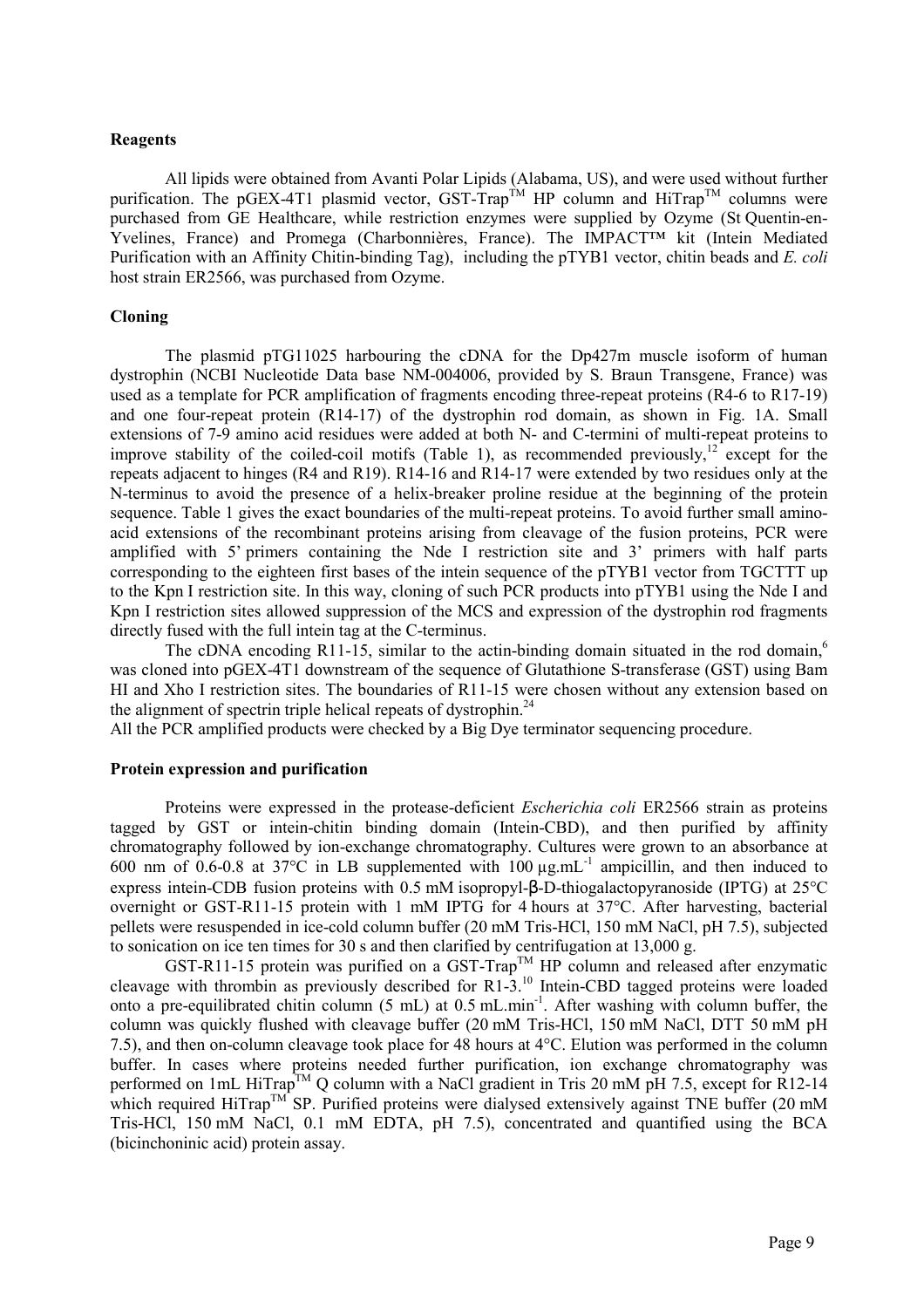### Phospholipid vesicle preparations

Multilamellar vesicles were first prepared. Mixtures containing two parts of DOPC and one part DOPS or DOPE in chloroform were dried overnight under vacuum and suspended in TNE buffer. Small unilamellar vesicles (SUV) were prepared from MLV diluted at 25 mg.mL<sup>-1</sup> and sonicated at room temperature with the micro-tip of a sonicator for 1 min with half-duty cycles. The SUVs were then centrifuged at 20 000 g to eliminate titanium impurities. The SUV sizes determined by dynamic light scattering (4700/PCS100 Malvern) were about 50-60 nm for DOPC/DOPS and DOPC/DOPE lipid mixtures. Oxidation products were not detected in the SUVs obtained by sonication.<sup>36</sup>

### Separation of protein-lipid complexes from free protein

To separate free protein from vesicles with or without bound protein, gel-filtration chromatography or velocity sedimentation on sucrose density gradient were performed with dystrophin sub-domains or vesicles alone and with vesicles/protein mixtures. Gel-filtration chromatography was performed on a Sephacryl S-200 column (10 x 300 mm). The column was loaded with 100-µL samples of i) proteins alone at 5µM, ii) DOPC/DOPS or DOPC/DOPE SUVs alone (5 mM) or iii) protein/SUVs mixtures (1/1000, M/M). The column was eluted at 10°C with TNE buffer at a flow rate of 0.5 mL.min<sup>-1</sup> and fractions of 1 mL were collected. The standard proteins used for column calibration were alcohol deshydrogenase (Rs = 4.6 nm), bovine serum albumin (Rs = 3.5 nm), ovalbumin (Rs = 2.7 nm) and cytochrome c ( $Rs = 1.7$  nm). Elution was monitored by recording the absorbance at 280 nm for proteins and at 345 nm for vesicles. The fractions corresponding to the exclusion volume of the column and the elution volumes of single proteins were analysed by SDS-PAGE followed by silver staining.

For velocity sedimentation, we used 5 mL linear 2-20% (w/v) sucrose density gradients prepared from sucrose stock solutions in TNE buffer. 100 µL of proteins, vesicles or vesicle-protein mixtures were layered on top of the gradient and ultracentrifugation was performed at 100,000 g for 16 h at 4°C. Calibration curves for the determination of the apparent sedimentation coefficient were constructed using cytochrome C ( $S_{20,w} = 1.7$  S), bovine serum albumin ( $S_{20,w} = 4.3$  S) and IgG ( $S_{20,w} = 7$  S). Following centrifugation, 21 fractions were collected from the bottom of each gradient. Absorbance at 345 nm was used for detection of vesicles. SDS-PAGE followed by Coomassie Blue staining was used for protein detection.

### Far UV circular dichroism spectropolarimetry

Far UV circular dichroism spectra were recorded on a Jasco J-815 spectropolarimeter (Jobin-Yvon, Nantes, France) under N<sub>2</sub> atmosphere at  $20^{\circ}$ C using a path length of 0.2 cm in a quartz cell with two-three accumulations. Blanks corresponding to buffer or SUVs alone were subtracted from the spectra. The molar ellipticity at 222 nm was calculated using the mean residue molar concentration of the proteins and the percentage of  $\alpha$ -helix was obtained using a 100%  $\alpha$ -helix value of -36000 deg.cm<sup>2</sup>.dmol<sup>-1</sup> at 222 nm.<sup>60</sup> The heat-induced unfolding was monitored by CD at 222 nm with protein concentrations of about 2.5 µM in TNE buffer, increasing temperature in increments of 1 deg/min from 15 to 85°C using a Peltier device, with temperature equilibration steps of 30 s. To determine to what extent thermal unfolding is reversible upon cooling, a second set of data was obtained for each protein by heating to about 7 degrees above the melting temperature observed in the first set of data, i.e. from 15 to 85°C. The temperature was allowed to return to 15°C very rapidly after reaching the last temperature point and the spectrum was acquired at 20°C after 30 min of cooling.

Circular dichroism signals at 222 nm subtracted from background were fitted to the following equation describing unfolding as a two-state thermodynamic process according to Becktel  $61$  and as used previously for dystrophin repeat unfolding <sup>10</sup>:

 $y = \left[ (\alpha_N + \beta_N T + (\alpha_D + \beta_D T) \exp(-\Delta H^0_{un} + T \Delta S^0_{un}) / RT) \right] / \left[ 1 + \exp(-\Delta H^0_{un} + T \Delta S^0_{un}) / RT) \right]$ (equation 1)

where y is the value at temperature T,  $\alpha_N$  and  $\alpha_D$  are the intercepts of the native and denatured states, respectively,  $\beta_N$  and  $\beta_D$  are the slopes of the native and denatured states, respectively,  $\Delta H^0_{\text{ un}}$  and  $\Delta S^0_{\text{ un}}$  are the entropy and enthalpy changes for unfolding, respectively, and R is the gas constant in  $J$  mol<sup>-1</sup> K<sup>-1</sup> .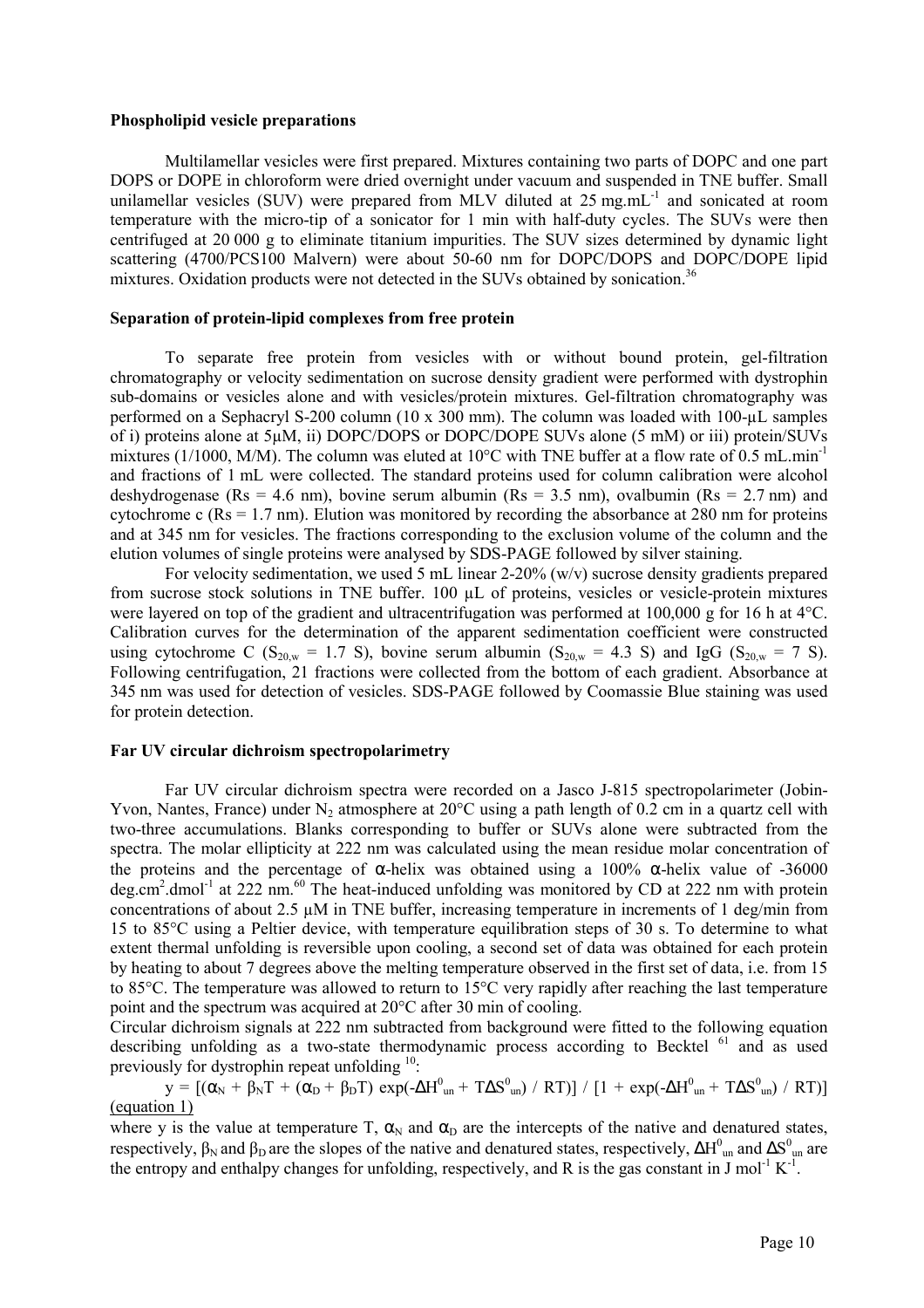### Fluorescence spectroscopy

Tryptophan intrinsic fluorescence spectra were recorded on a Fluorolog 3 spectrofluorometer (Jobin-Yvon, Longjumeau, France) at 20°C in a correct mode between 310 nm and 420 nm (bandwidth, 5 nm) with an excitation wavelength of 295 nm (bandwidth, 1 nm) in 300 µL using 10 x 10-mm quartz cells. Blanks were subtracted using the same experimental conditions (i.e. buffer, SUVs). Fluorescence intensities were obtained by integrating the spectra in the range 310-420 nm.

### Acknowledgments

This work was supported in part by the "Association Française contre les Myopathies" (AFM). SL was a recipient of a grant from the "Conseil Régional de Bretagne" (PRIR 1351). The authors wish to thank S. Pastezeur and S. Dréano for DNA sequencing. M.S.N. Carpenter post-edited the English style.

# **References**

- 1. Koenig, M., Hoffman, E. P., Bertelson, C. J., Monaco, A. P., Feener, C. & Kunkel, L. M. (1987). Complete cloning of the Duchenne muscular dystrophy (DMD) cDNA and preliminary genomic organization of the DMD gene in normal and affected individuals. Cell 50, 509-17.
- 2. Deconinck, N. & Dan, B. (2007). Pathophysiology of duchenne muscular dystrophy: current hypotheses. Pediatr Neurol 36, 1-7.
- 3. Ervasti, J. & Campbell, K. (1991). Membrane organization of the dystrophin-glycoprotein complex. Cell 66, 1121-1131.
- 4. Campbell, K. & Kahl, S. (1989). Association of dystrophin and an integral membrane glycoprotein. Nature 338, 259-262.
- 5. Rybakova, I., Amann, K. & Ervasti, J. (1996). A new model for the interaction of dystrophin with F-actin. *J Cell Biol* 135, 661-672.
- 6. Amann, K. J., Renley, B. A. & Ervasti, J. M. (1998). A Cluster of Basic Repeats in the Dystrophin Rod Domain Binds F-actin through an Electrostatic Interaction. *J Biol Chem* 273, 28419-28423.
- 7. DeWolf, C., McCauley, P., Sikorski, A. F., Winlove, C. P., Bailey, A. I., Kahana, E., Pinder, J. C. & Gratzer, W. B. (1997). Interaction of dystrophin fragments with model membranes. Biophys J 72, 2599-2604.
- 8. Le Rumeur, E., Fichou, Y., Pottier, S., Gaboriau, F., Rondeau-Mouro, C., Vincent, M., Gallay, J. & Bondon, A. (2003). Interaction of dystrophin rod domain with membrane phospholipids: evidence of a close proximity between tryptophan residues and lipids. *J Biol Chem* 278, 5993-6001.
- 9. Manno, S., Takakuwa, Y. & Mohandas, N. (2002). Identification of a functional role for lipid asymmetry in biological membranes: phosphatidylserine - skeletal protein interactions modulate membrane stability. *Proc Natl Acad Sci (USA)* 99, 1943-1948.
- 10. Legardinier, S., Hubert, J.-F., Le Bihan, O., Tascon, C., Rocher, C., Raguénès-Nicol, C., Bondon, A., Hardy, S. & Le Rumeur, E. (2008). Sub-domains of the dystrophin rod domain display contrasting lipid-binding and stability properties. Biochim Biophys Acta, 1784, 672-682.
- 11. An, X., Guo, X., Sum, h., Morrow, J., Gratzer, W. & Mohandas, N. (2004). Phosphatidylserine binding sites in erythroid spectrin: location and implications for membrane stability. Biochemistry 43, 310-315.
- 12. Kahana, E. & Gratzer, W. B. (1995). Minimum folding unit of dystrophin rod domain. Biochemistry 34, 8110-4.
- 13. Kahana, E., Marsh, P. J., Henry, A. J., Way, M. & Gratzer, W. B. (1994). Conformation and phasing of dystrophin structural repeats. J Mol Biol 235, 1271-7.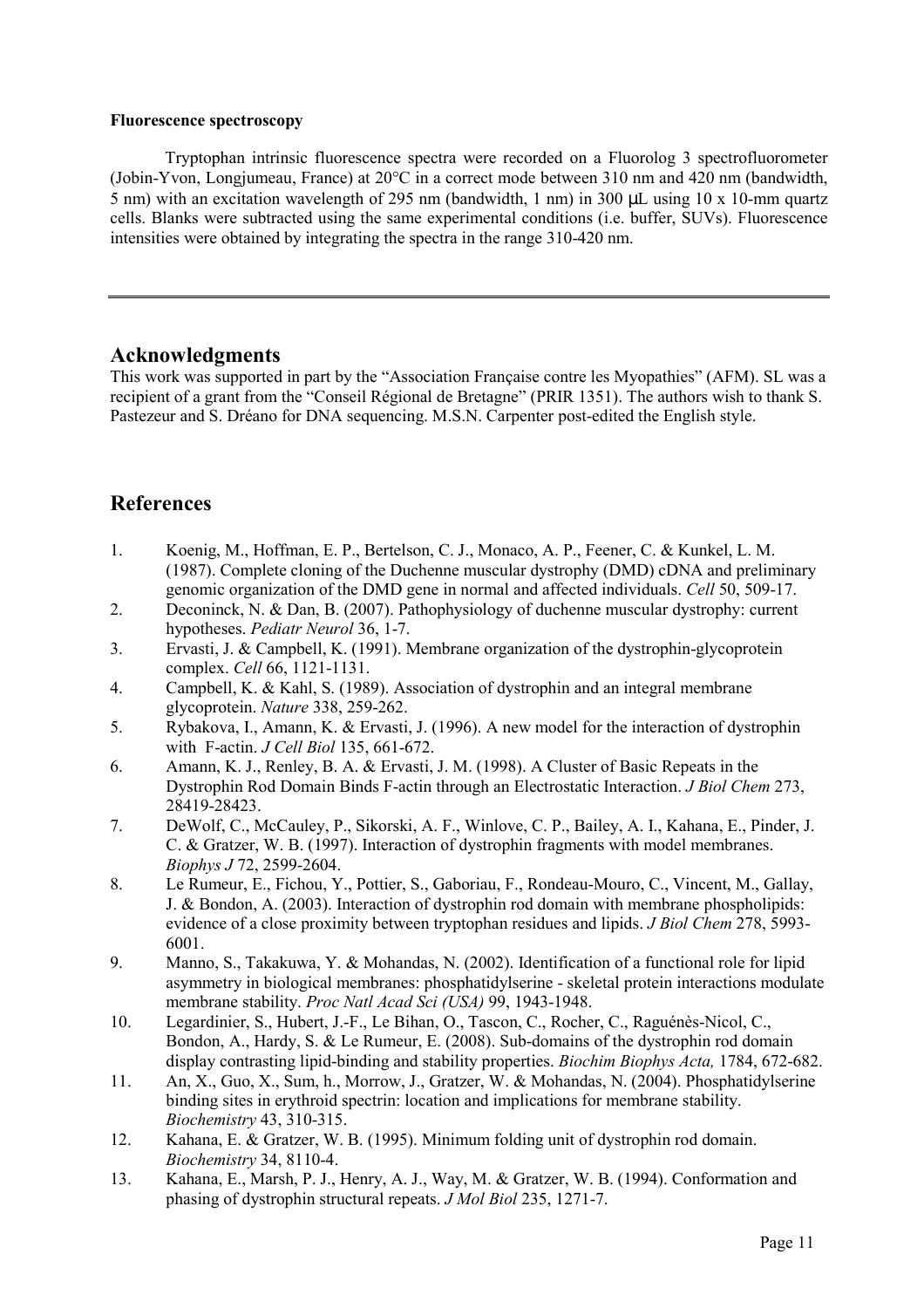- 14. Saadat, L., Pittman, L. & Menhart, N. (2006). Structural cooperativity in spectrin type repeats motifs of dystrophin. Biochim Biophys Acta 1764, 943-954.
- 15. MacDonald, R. & Pozharski, E. (2001). Free energies of urea and thermal unfolding show that two tandem repeats of spectrin are thermodynamically more stable than a single repeat. Biochemistry 40, 3974-3984.
- 16. Batey, S. & Clarke, J. (2006). Apparent cooperativity in the folding of multidomain proteins depends on the relative rates of folding of the constituent domains. *Proc Natl Acad Sci (USA)* 103, 18113-8.
- 17. Long, F., McElheny, D., Jiang, S., Park, S., Caffrey, M. S. & Fung, L. W. (2007). Conformational change of erythroid alpha-spectrin at the tetramerization site upon binding betaspectrin. *Protein Sci* 16, 2519-30.
- 18. Lau, S. Y., Taneja, A. K. & Hodges, R. S. (1984). Synthesis of a model protein of defined secondary and quaternary structure. Effect of chain length on the stabilization and formation of two-stranded alpha-helical coiled-coils. J Biol Chem 259, 13253-61.
- 19. Mehboob, S., Luo, B. H., Patel, B. M. & Fung, L. W. (2001). alpha beta Spectrin coiled coil association at the tetramerization site. Biochemistry 40, 12457-64.
- 20. Paulucci, A. A., Hicks, L., Machado, A., Miranda, M. T., Kay, C. M. & Farah, C. S. (2002). Specific sequences determine the stability and cooperativity of folding of the C-terminal half of tropomyosin. J Biol Chem 277, 39574-84.
- 21. Choy, N., Raussens, V. & Narayanaswami, V. (2003). Inter-molecular coiled-coil formation in human apolipoprotein E C-terminal domain. *J Mol Biol* 334, 527-39.
- 22. Zhou, N. E., Kay, C. M. & Hodges, R. S. (1992). Synthetic model proteins. Positional effects of interchain hydrophobic interactions on stability of two-stranded alpha-helical coiled-coils. J Biol Chem 267, 2664-70.
- 23. Koenig, M. & Kunkel, L. M. (1990). Detailed analysis of the repeat domain of dystrophin reveals four potential hinge segments that may confer flexibility. *J Biol Chem* 265, 4560-4566.
- 24. Winder, S., Gibson, T. & Kendrick-Jones, J. (1995). Dystrophin and utrophin: the missing links! FEBS Letters 369, 27-33.
- 25. Lupas, A. (1996). Coiled coils: new structures and new functions. Trends Biochem Sci 21, 375- 82.
- 26. An, X., Guo, X., Zhang, X., Baines, A. J., Debnath, G., Moyo, D., Salomao, M., Bhasin, N., Johnson, C., Discher, D., Gratzer, W. B. & Mohandas, N. (2006). Conformational stabilities of the structural repeats of erythroid spectrin and their functional implications. J Biol Chem 281, 10527-32.
- 27. An, X., Zhang, X., Salomao, M., Guo, X., Yang, Y., Wu, Y., Gratzer, W., Baines, A. J. & Mohandas, N. (2006). Thermal stabilities of brain spectrin and the constituent repeats of subunits. *Biochemistry* 45, 13670-6.
- 28. Pantazatos, D. P. & MacDonald, R. I. (1997). Site-directed mutagenesis of either the highly conserved Trp-22 or the moderately conserved Trp-95 to a large, hydrophobic residue reduces the thermodynamic stability of a spectrin repeating unit. J Biol Chem 272, 21052-9.
- 29. MacDonald, R. & Cumming, J. (2004). Stabilities of folding of clustered, two-repeat fragments of spectrin reveal a potential hinge in the human erythroid spectrin tetramer. Proc. Natl. Acad. Sci (USA) 101, 1502-1507.
- 30. Kusunoki, H., MacDonald, R. & Mondragon, A. (2004). Structural insights onto the stability and flexibility of unusual erythroid spectrin repeats. Structure 12, 645-656.
- 31. Calvert, R., Kahana, E. & Gratzer, W. B. (1996). Stability of the dystrophin rod domain fold: evidence for nested repeating units. *Biophys J* 71, 1605-10.
- 32. Kahana, E., Flood, G. & Gratzer, W. B. (1997). Physical properties of dystrophin rod domain. Cell Motil Cytoskeleton 36, 246-52.
- 33. Mirza, A. & Menhart, N. (2008). Stability of dystrophin STR fragments in relation to junction helicity. *Biochim Biophys Acta* 1784, 1301-9.
- 34. Kusunoki, H., Minasov, G., MacDonald, R. & Mondragon, A. (2004). Independent movement, dimerization and stability of tandem repeats of chicken brain alpha-spectrin. *J Mol Biol* 344, 495-511.
- 35. Traïkia, M., Warschawski, D., Lambert, O., Rigaud, J. & Devaux, P. (2002). Asymmetrical Membranes and Surface Tension. Biophys J 83, 1443-1454.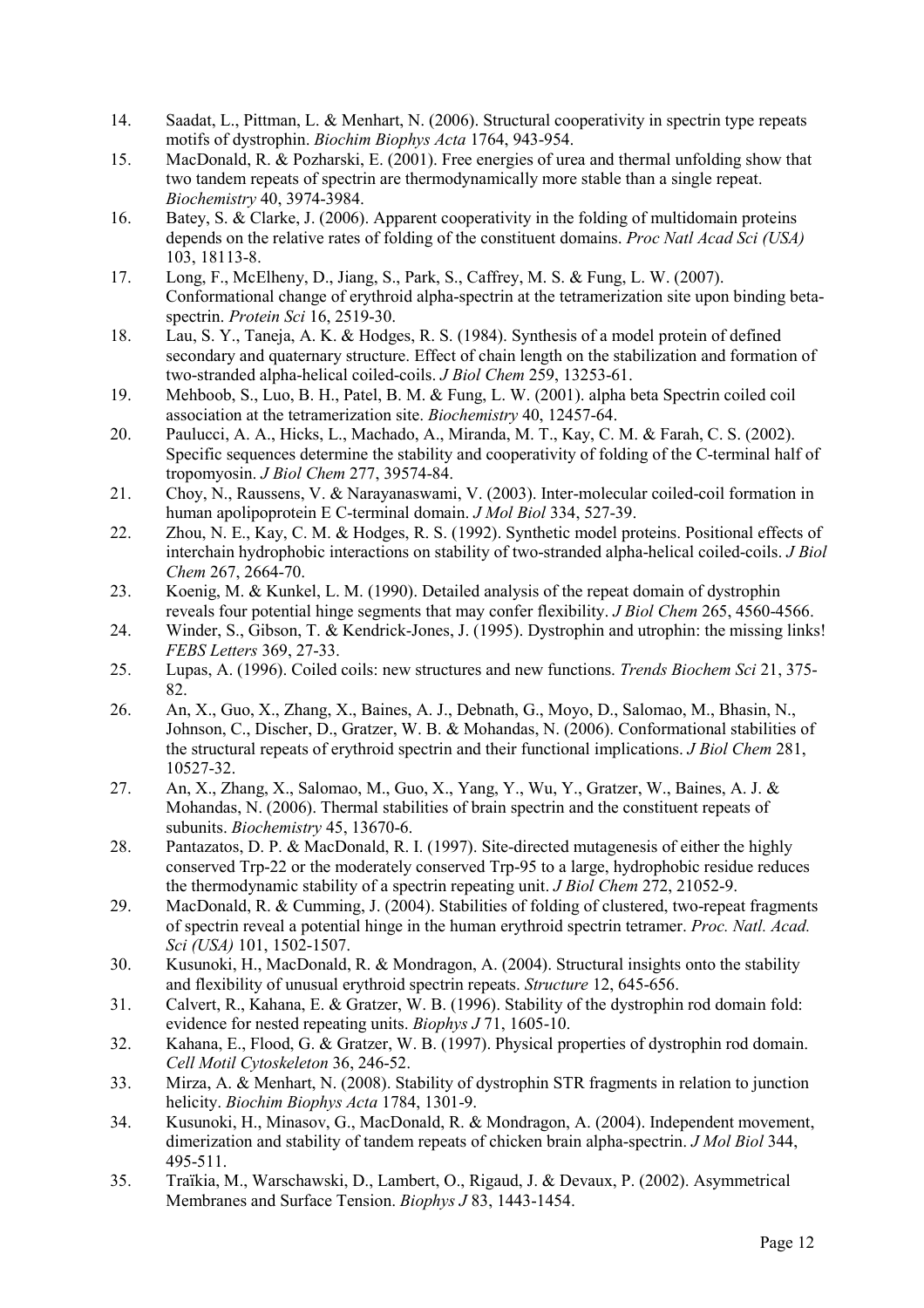- 36. Le Rumeur, E., Pottier, S., Da Costa, G., Metzinger, L., Mouret, L., Rocher, C., Fourage, M., Rondeau-Mouro, C. & Bondon, A. (2007). Binding of the dystrophin second repeat to membrane di-oleyl phospholipids is dependent upon lipid packing. Biochim Biophys Acta 1768, 648-54.
- 37. Chen, Y. & Barkley, M. D. (1998). Toward understanding tryptophan fluorescence in proteins. Biochemistry 37, 9976-82.
- 38. Pan, C. P. & Barkley, M. D. (2004). Conformational effects on tryptophan fluorescence in cyclic hexapeptides. Biophys J 86, 3828-35.
- 39. Yau, W.-M., Wimley, W. C., Gawrisch, K. & White, S. H. (1998). The preference of tryptophan for membrane interfaces. Biochemistry 37, 14713-14718.
- 40. Clayton, A. H. & Sawyer, W. H. (1999). Tryptophan rotamer distributions in amphipathic peptides at a lipid surface. Biophys J 76, 3235-42.
- 41. Legardinier, S., Legrand, B., Raguénès-Nicol, C., Bondon, A., Hardy, S., Tascon, C., Le Rumeur, E. & Hubert, J. F. (2009). A two amino-acid mutation encountered in Duchenne muscular dystrophy decreases stability of the R23 spectrin-like repeat of dystrophin. *J Biol* Chem 284, 8822-8832.
- 42. Grzybek, M., Chorzalska, A., Bok, E., Hryniewicz-Jankowska, A., Czogalla, A., Diakowski, W. & Sikorski, A. F. (2006). Spectrin-phospholipid interactions Existence of multiple kinds of binding sites? Chem Phys Lipids 141, 133-141.
- 43. An, X., Guo, X., Gratzer, W. & Mohandas, N. (2005). Phospholipid binding by proteins of the spectrin family: a comparative study. Biochem Biophys Res Commun 327, 794-800.
- 44. Sonnemann, K. J., Fitzsimons, D. P., Patel, J. R., Liu, Y., Schneider, M. F., Moss, R. L. & Ervasti, J. M. (2006). Cytoplasmic gamma-actin is not required for skeletal muscle development but its absence leads to a progressive myopathy. Dev Cell 11, 387-97.
- 45. Mokri, B. & Engel, A. G. (1975). Duchenne dystrophy: electron microscopic findings pointing to a basic or early abnormality in the plasma membrane of the muscle fiber. Neurology 25, 1111-20.
- 46. Menke, A. & Jockusch, H. (1995). Extent of shock-induced membrane leakage in human and mouse myotubes depends on dystrophin. J Cell Sci 108, 727-733.
- 47. Straub, V., Rafael, J. A., Chamberlain, J. S. & Campbell, K. P. (1997). Animal models for muscular dystrophy show different patterns of sarcolemmal disruption. *J Cell Biol* 139, 375-85.
- 48. Hutter, O., Burton, F. & Bovell, D. (1991). Mechanical properties of normal and mdx mouse sarcolemma: bearing on function of dystrophin. *J Muscle Res Cell Motil* 12, 585-589.
- 49. Petrof, B. J., Shrager, J. B., Stedmann, H. H., Kelly, A. M. & Sweeney, H. L. (1993). Dystrophin protects the sarcolemma from stresses developed during muscle contraction. Proc Natl Acad Sci (USA) 90, 3710-3714.
- 50. Nguyen, F., Cherel, Y., Guigand, L., Goubault-Leroux, I. & Wyers, M. (2002). Muscle lesions associated with dystrophin deficiency in neonatal golden retriever puppies. J Comp Path 126, 100-108.
- 51. Mizuno, Y. (1992). Prevention of myonecrosis in mdx mice: effect of immobilization by the local tetanus method. Brain Dev 14, 319-22.
- 52. Mokhtarian, A., Lefaucheur, J. P., Even, P. C. & Sebille, A. (1999). Hindlimb immobilization applied to 21-day-old mdx mice prevents the occurrence of muscle degeneration. *J Appl Physiol* 86, 924-31.
- 53. Etard, C., Behra, M., Ertzer, R., Fischer, N., Jesuthasan, S., Blader, P., Geisler, R. & Strahle, U. (2005). Mutation in the delta-subunit of the nAChR suppresses the muscle defects caused by lack of Dystrophin. Dev Dyn 234, 1016-25.
- 54. Ervasti, J. M. (2003). Costameres: the Achilles' heel of Herculean muscle. J Biol Chem 278, 13591-4.
- 55. Ervasti, J. M. (2007). Dystrophin, its interactions with other proteins, and implications for muscular dystrophy. Biochim Biophys Acta 1772, 108-17.
- 56. Hamill, O. & Martinac, B. (2001). Molecular basis of mechanotransduction in living cells. Physiol Rev 81, 685-740.
- 57. Sheetz, M. P., Sable, J. E. & Dobereiner, H. G. (2006). Continuous membrane-cytoskeleton adhesion requires continuous accommodation to lipid and cytoskeleton dynamics. Annu Rev Biophys Biomol Struct 35, 417-34.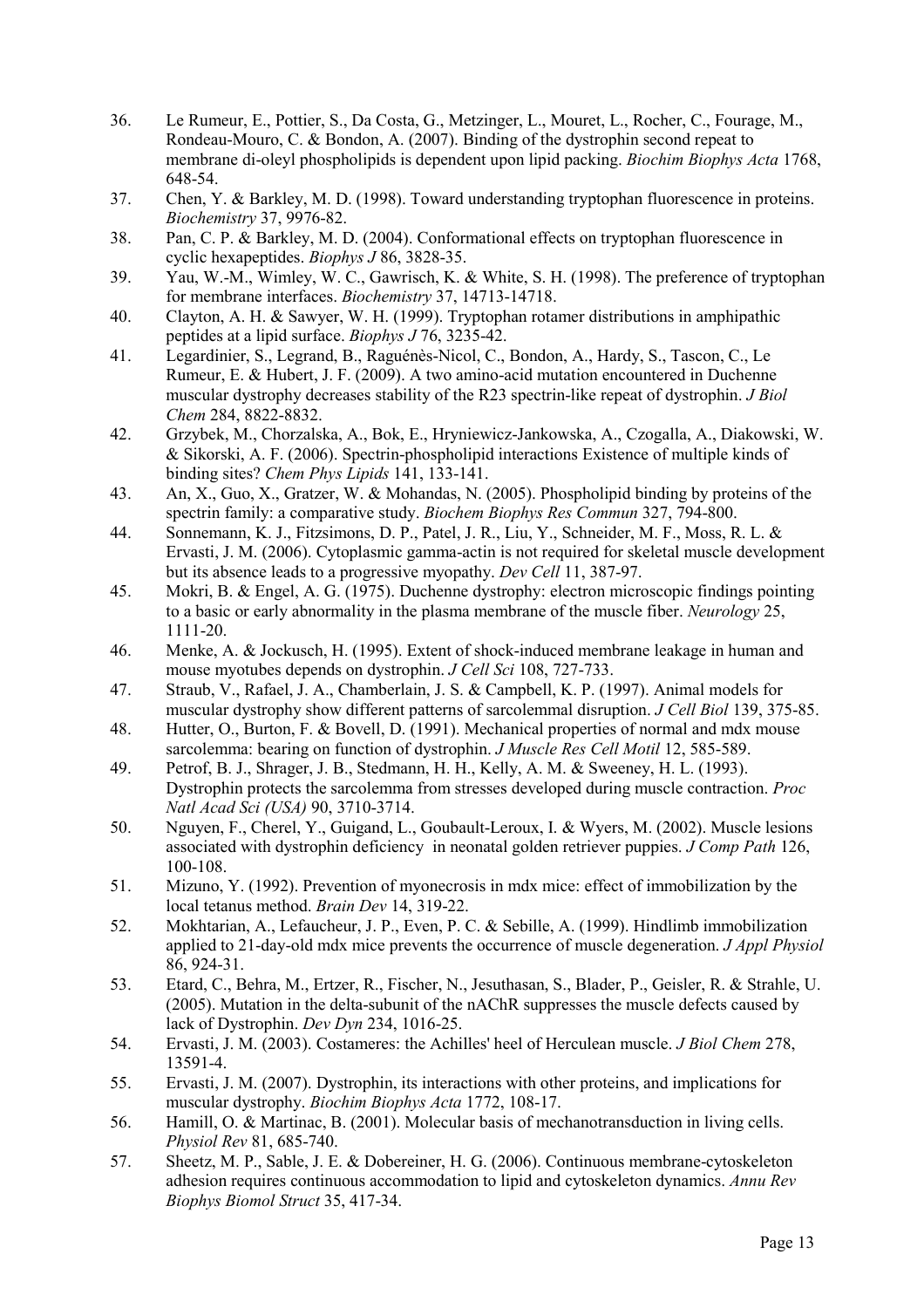- 58. Serrano, A. G. & Perez-Gil, J. (2006). Protein-lipid interactions and surface activity in the pulmonary surfactant system. Chem Phys Lipids 141, 105-18.
- 59. Sens, P. & Gov, N. (2007). Force balance and membrane shedding at the red-blood-cell surface. Phys Rev Lett 98, 018102.
- 60. Greenfield, N. & Fasman, G. D. (1969). Computed circular dichroism spectra for the evaluation of protein conformation. Biochemistry 8, 4108-4116.
- 61. Becktel, W. J. & Schellman, J. A. (1987). Protein stability curves. Biopolymers 26, 1859-77.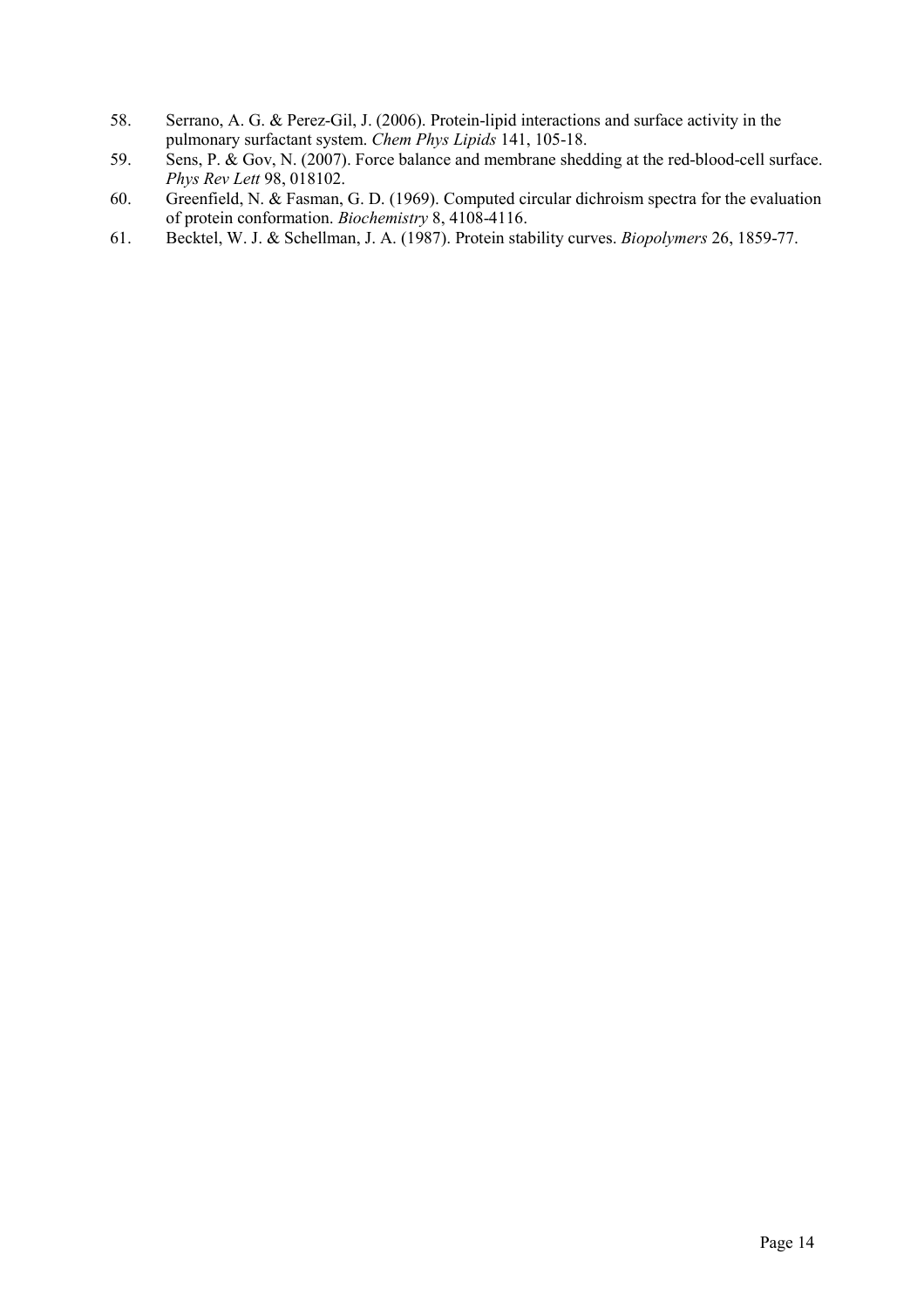# Legends to Figures

Fig.1. Schematic representation of the dystrophin domains. The entire dystrophin molecule with: NT, N-terminal domain; C, Cys-rich domain; CT, C-terminal domain; H1 to H4, hinges 1 to 4. White boxes represent the 24 repeats of the rod domain. The different multirepeat constructs corresponding to the centre of the rod domain are shown.

Fig.2. Heat-induced unfolding measured by circular dichroism. Heat-induced unfolding determined by CD at 222 nm with temperature increase from 15 to 85°C. Proteins concentrations are 5 µM in TNE buffer at pH 7.5. For each experimental data expressed as % of unfolding (open circles), a solid curve represents the best fit related to Eq. 1 describing the temperature-unfolding as a two–state process.  $T_m$  is calculated as  $\Delta H_{\text{un}}^0$  / $\Delta S_{\text{un}}^0$  and is indicated on each curve. *Insets* show the CD spectra of the protein before heating (solid lines) and after heating to 7 degrees above the  $T_m$  first determined (dashed lines). The percentage of α-helix content obtained from CD at 222 nm before heating is indicated on each inset.

Fig.3. Far UV circular dichroism  $\theta_{222}/\theta_{208}$  ratio of proteins with or without presence of lipid vesicles. CD values are determined from proteins in TNE buffer in the absence (black) or presence of DOPC/DOPS (light grey) or DOPC/DOPE (dark grey) vesicles. Values are mean  $\pm$  SD for three measurements. The line corresponds to ratio value of 1, which is considered as the lower limit empirically used as a criterion of coiled-coil formation.

Fig.4. Lipid-binding of dystrophin multirepeat proteins. Representative data of (A) velocity sedimentation on sucrose density gradient and (B) gel-filtration chromatography, showing that proteins are recovered as protein-lipid complexes when in contact with DOPC/DOPS vesicles. Protein is placed in contact with DOPC/DOPS or DOPC/DOPE vesicles for 2 hours at 20°C. Free protein is separated from protein-lipid complexes by one of the two methods. SDS-PAGE followed by Coomassie blue (A) or silver staining (B) is performed for protein detection.

Fig. 5. Conformational changes of the multirepeat proteins upon binding to lipid vesicles monitored by fluorescence. Intrinsic Trp fluorescence corrected spectra of proteins in TNE buffer in absence (black circles), or in presence of DOPC/DOPS (white circles) or DOPC/DOPE (white squares) vesicles at an excitation wavelength of 295 nm. a. u. (arbitrary units).

Fig. 6. Schematic illustration of the lipid-binding domains of dystrophin and a new view of dystrophin in the muscle cell. (A) Dystrophin molecule and its identified partners. H1-4, hinges 1 to 4; ABD1 and ABD2, actin-binding domains 1 and 2; DGC, dystrophin-glycoprotein complex; LBD1 and LBD2, lipid-binding domains 1 and 2; "?" indicates the region of repeats 20-24 with partners that are not yet identified. (B) Dystrophin (purple) is represented in the cell context with its different partners (yellow). Lipid-binding domains closely attach dystrophin to the sarcolemma by interactions with the membrane phospholipids. Actin-binding domains interact with the cytoskeleton via γ-actin and Cys-rich domain and C-terminal end interact with β-dystroglycan (β-DG), α-dystrobrevin-2 (α-DB2) and syntrophins (SYN). α-DG, α-dystroglycan; SGC/SPN, sarcoglycan / sarcospan complex.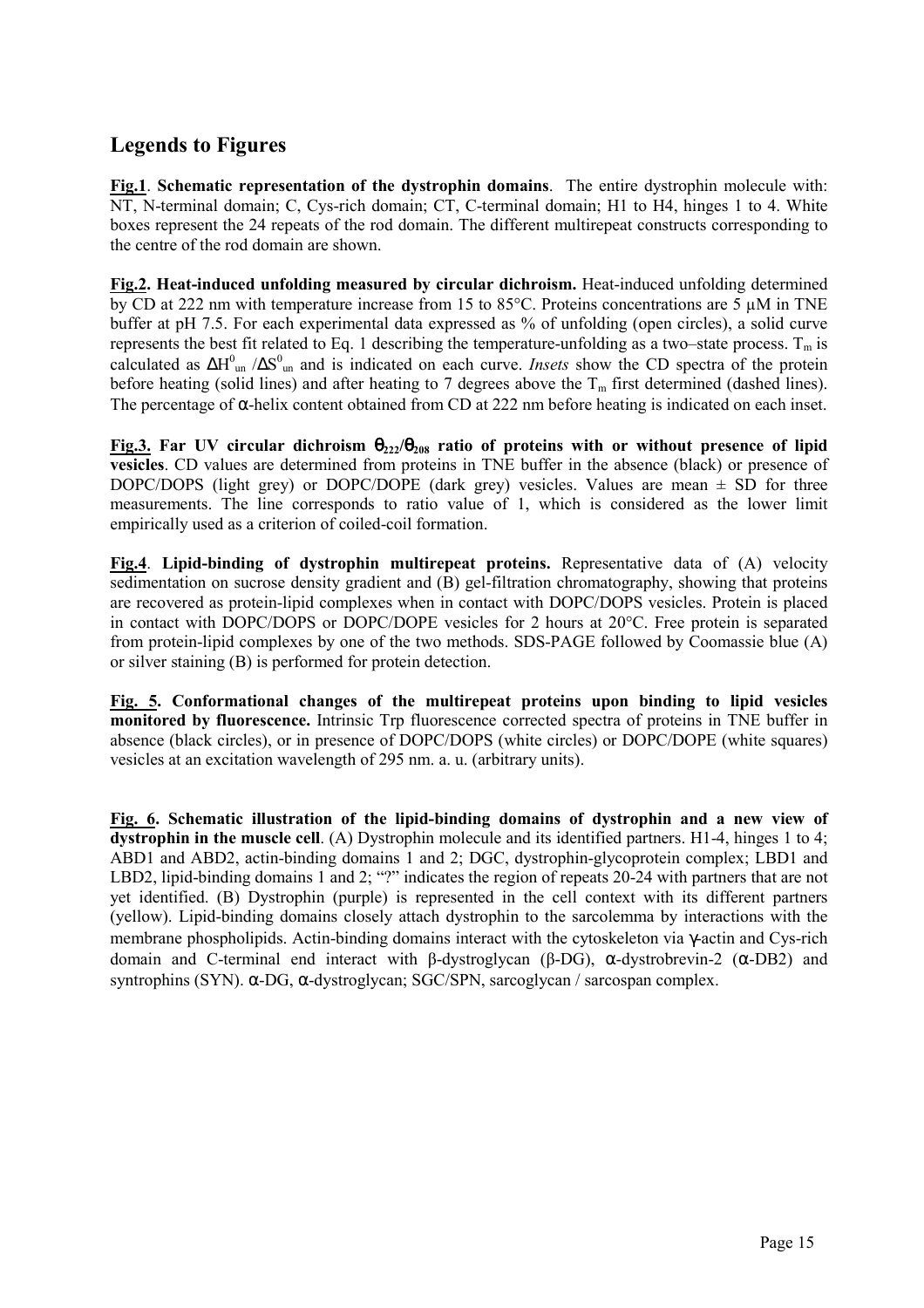| Construct                            | <b>Start</b> | End residue | N-terminus        | C-terminus            |
|--------------------------------------|--------------|-------------|-------------------|-----------------------|
| (number of                           | residue      |             |                   |                       |
| residues)                            |              |             |                   |                       |
| $R4-6(338)$                          | 718          | 1054        | $M^*$ SEIRKR      | EEQMNKLRKIQ           |
| R7-9 (339)                           | 1039         | 1376        | $M$ HCQKLEEQMN    | EQSIQSAQETE           |
|                                      |              |             |                   |                       |
| R9-11 (323)                          | 1257         | 1578        | $M$ KCKTLEEVWA    | EKCLKLSRKMRK          |
| R <sub>10</sub> -12 <sub>(327)</sub> | 1361         | 1686        | $_{M}$ RQKLLEQSIQ | LEYQKHMETFDQ          |
|                                      |              |             |                   |                       |
| R <sub>11</sub> -15 $(513)^{#}$      | 1461         | 1972        | $_{GS}$ FQKPAN    | RLNFAQ                |
| R <sub>12</sub> -14 (323)            | 1562         | 1883        | $M$ RKQQLEKCLK    | LEISHQWYQYK           |
|                                      |              |             |                   |                       |
| $R14-16(331)$                        | 1780         | 2109        | $_M(P)$ LKELEQF   | DRSVEKWRRF            |
| R <sub>14</sub> -17 (439)            | 1780         | 2217        | $_M(P)$ LKELEQF   | EEQKNILSEFQ           |
| R <sub>17</sub> -19 (329)            | 2095         | 2422        | $_{M}$ RQGRFDRSVE | $LLOELRA**$ $(KQPDL)$ |
|                                      |              |             |                   |                       |

Table 1. Dystrophin multirepeat proteins used

\*R4-6 starts at the first residue of repeat 4 as there is hinge 2 before.

\*\*R7-19 ends before the exact end of repeat 19 as there is a Proline residue and the hinge 4 after.

Residue in bold indicates the start (N-terminus column) or end (C-terminus column) residue of the repeat from the Winder alignment. $24$ 

Residue underlined indicates the start (N-terminus column) or end (C-terminus column) residue of the repeat from the Koenig alignment;<sup>23</sup> when missing, it is underlined and in parentheses (Residue).

 $GS$  or  $M$  in italics indicate the residues left at the N terminus after cleavage of the tags.

 $*$  the actin-binding domain described in this region is from residue  $1416 - 1880$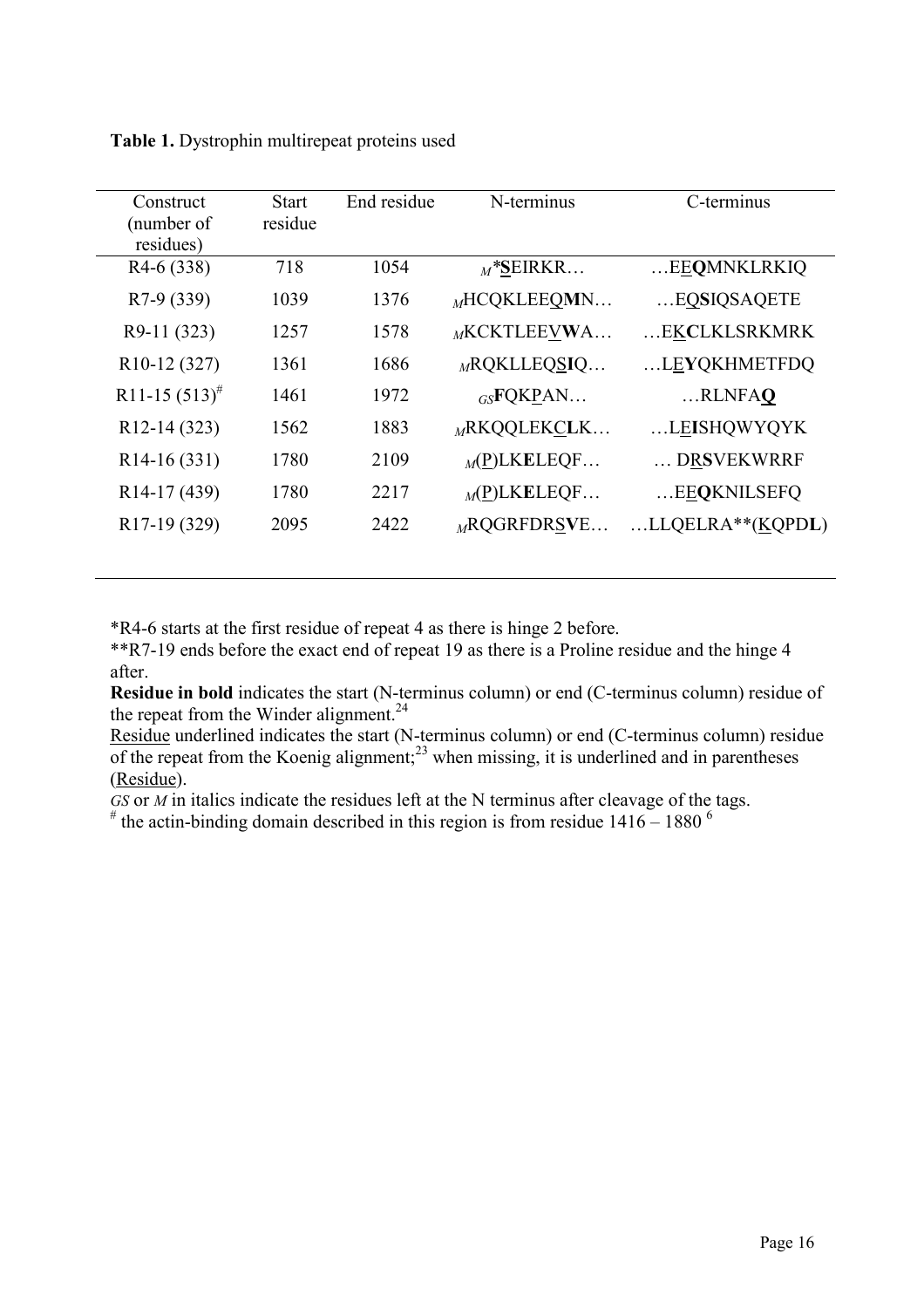| Three-repeat<br>proteins | Tryptophan residues per<br>repeat                                         | Number of<br>tryptophan<br>residues per<br>protein | Fluorescence<br>maximum<br>wavelength (nm)<br>without/with<br>binding to anionic<br>vesicles* | Fluorescence<br>increase on<br>binding to anionic<br>vesicles |
|--------------------------|---------------------------------------------------------------------------|----------------------------------------------------|-----------------------------------------------------------------------------------------------|---------------------------------------------------------------|
| $R4-6$                   | $R4(3)$ , $R5(1)$ ,<br>R6(2)                                              | 6                                                  | 334 / 333                                                                                     | 180 %                                                         |
| $R7-9$                   | R7 (3), R8 (2),<br>R9(4)                                                  | 9                                                  | 337/335                                                                                       | 130 %                                                         |
| R11-15                   | $R11(0)$ , R12(4),<br>R <sub>13</sub> (1), R <sub>14</sub> (0),<br>R15(2) | 7                                                  | 331 / 330                                                                                     | 170 %                                                         |
| R12-14                   | $R12(4)$ , $R13(1)$ ,<br>$R14(0)$ **                                      | 6                                                  | 333 / 333                                                                                     | 370 %                                                         |
| R <sub>14</sub> -17      | $R14(0)$ , R15(2),<br>R16(1), R17(5)                                      | 8                                                  | 334 / 332                                                                                     | 130 %                                                         |
| R17-19                   | $R17(5)$ , $R18(2)$ ,<br>R19(2)                                           | 9                                                  | 338/333                                                                                       | 150 %                                                         |

|  | <b>Table 2. Trp fluorescence changes upon binding of proteins to DOPC/DOPS vesicles</b> |  |  |  |  |
|--|-----------------------------------------------------------------------------------------|--|--|--|--|
|  |                                                                                         |  |  |  |  |

The underlined repeats (example, R11, (0)) contain no tryptophan residue.

\*excitation wavelength is 295 nm; spectra were fitted with a Gaussian curve to obtain an accurate determination of the maximum emission wavelengths

\*\*a Trp residue from the 15<sup>th</sup> repeat is situated in the C-terminal extension of this construct (see Table  $\overline{1}$ )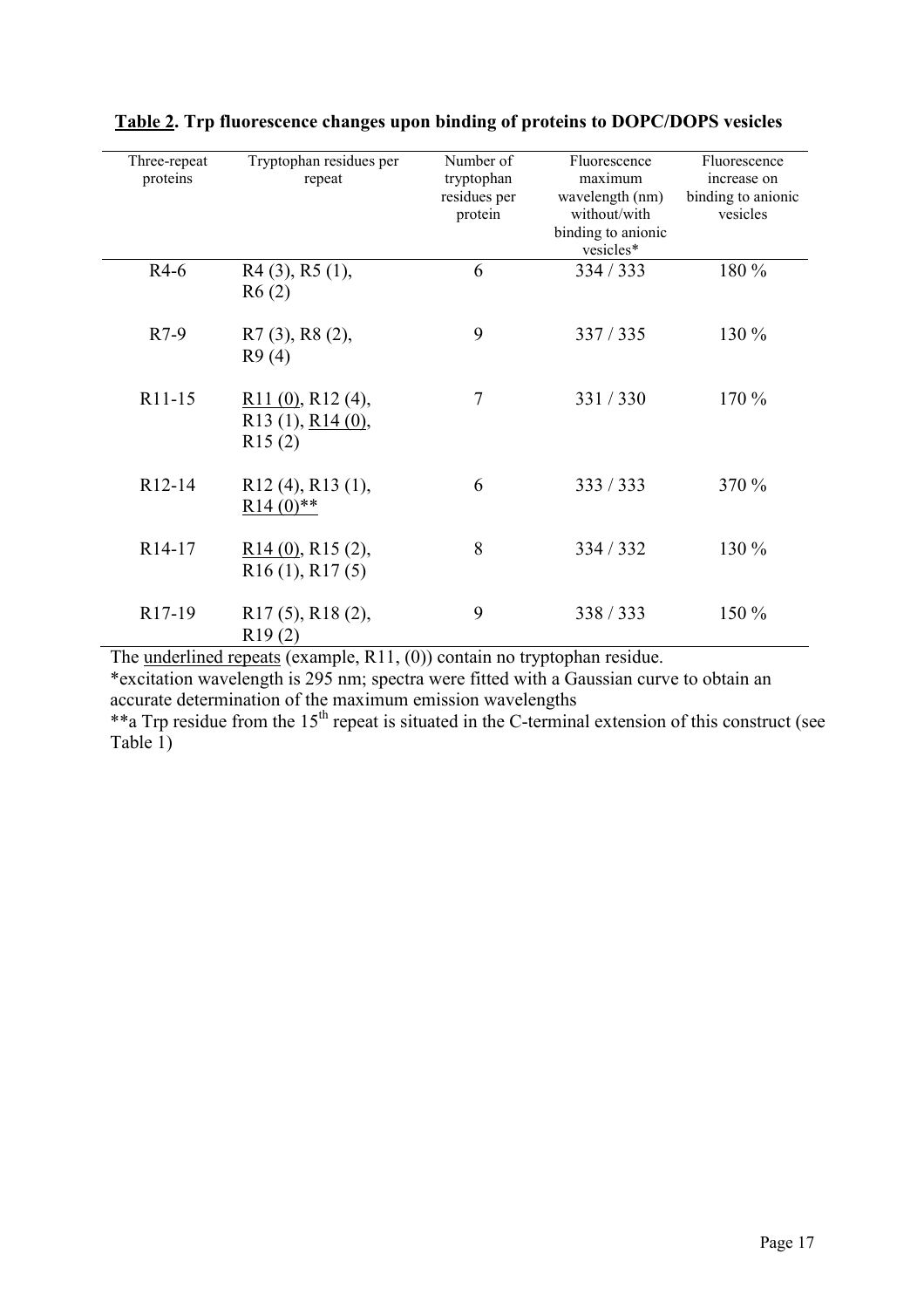

Fig. 1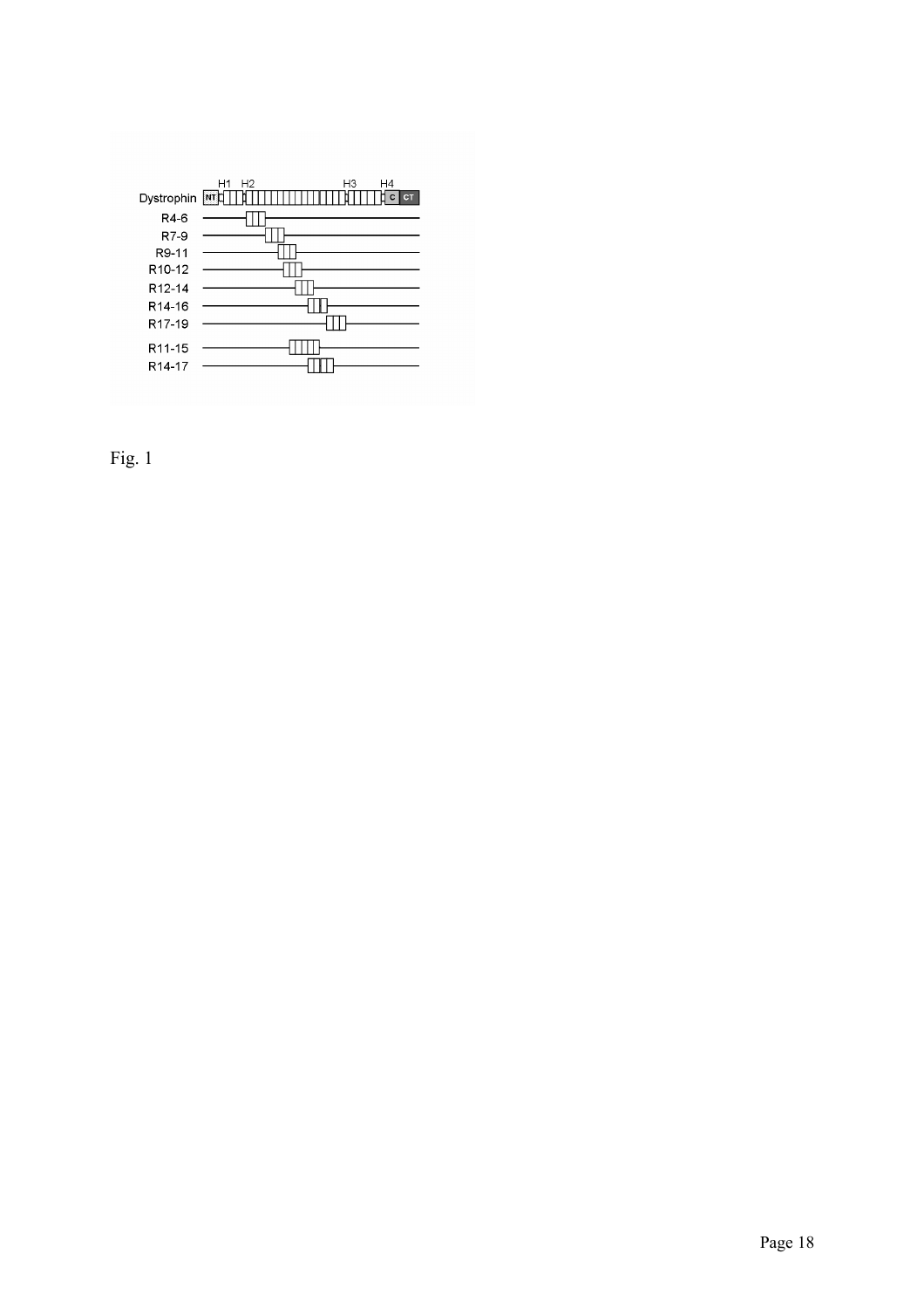

Fig. 2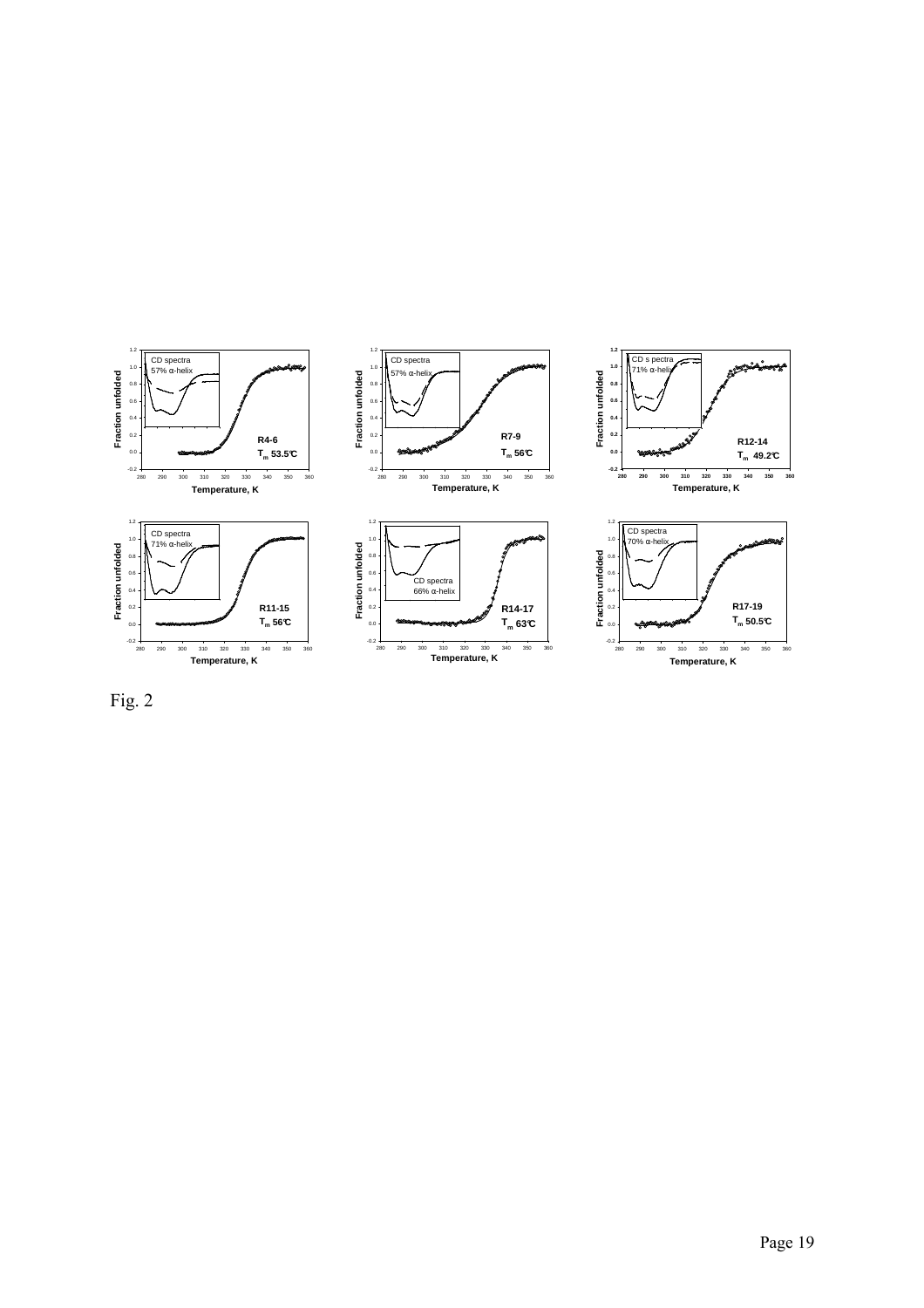

Fig. 3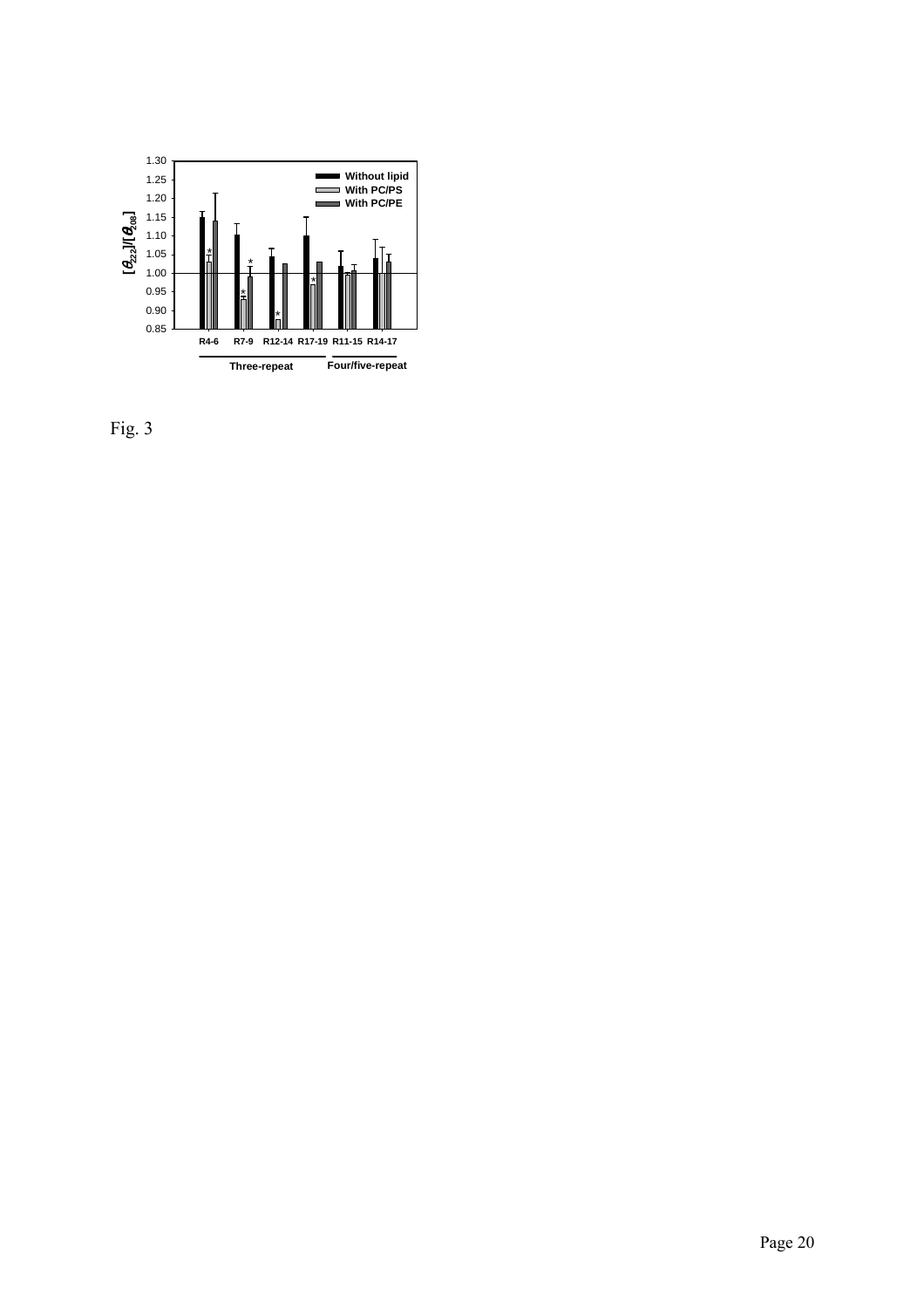

Figure 4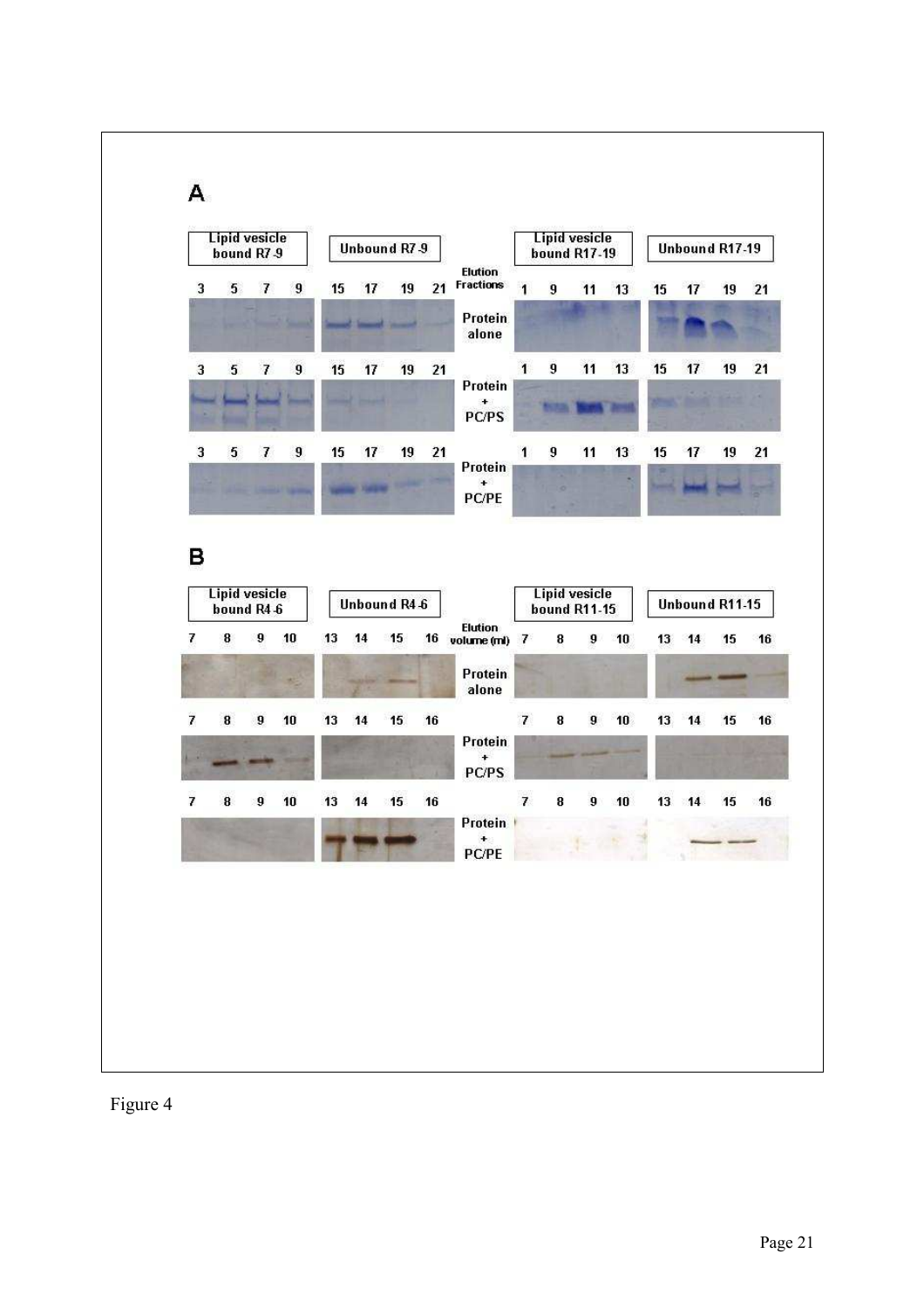

Fig. 5